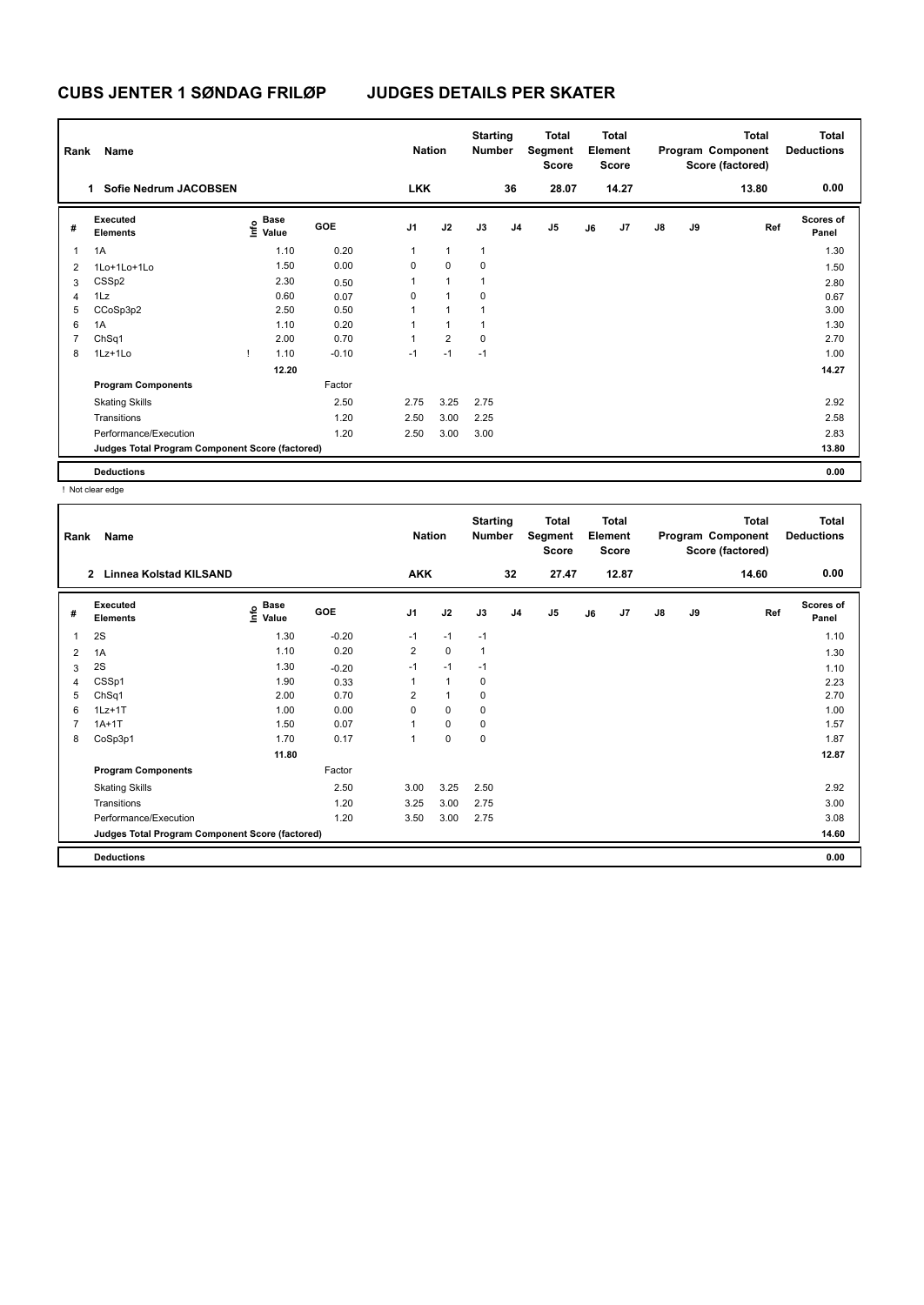| Rank | Name                                            |                                    |         | <b>Nation</b>  |             | <b>Starting</b><br><b>Number</b> |                | <b>Total</b><br>Segment<br><b>Score</b> |    | <b>Total</b><br>Element<br><b>Score</b> |    |    | <b>Total</b><br>Program Component<br>Score (factored) | <b>Total</b><br><b>Deductions</b> |
|------|-------------------------------------------------|------------------------------------|---------|----------------|-------------|----------------------------------|----------------|-----------------------------------------|----|-----------------------------------------|----|----|-------------------------------------------------------|-----------------------------------|
|      | 3 Ingrid OPHUS ERIKSEN                          |                                    |         | SIL            |             |                                  | 11             | 20.91                                   |    | 9.56                                    |    |    | 11.35                                                 | 0.00                              |
| #    | Executed<br><b>Elements</b>                     | <b>Base</b><br>$\frac{6}{5}$ Value | GOE     | J <sub>1</sub> | J2          | J3                               | J <sub>4</sub> | J <sub>5</sub>                          | J6 | J7                                      | J8 | J9 | Ref                                                   | <b>Scores of</b><br>Panel         |
| 1    | $1A+1Lo$                                        | 1.60                               | $-0.27$ | $-2$           | $-1$        | $-1$                             |                |                                         |    |                                         |    |    |                                                       | 1.33                              |
| 2    | 2S<<                                            | 0.40                               | $-0.27$ | $-3$           | $-3$        | $-2$                             |                |                                         |    |                                         |    |    |                                                       | 0.13                              |
| 3    | CCoSp3p1                                        | 2.00                               | $-0.10$ | $-1$           | $\mathbf 0$ | 0                                |                |                                         |    |                                         |    |    |                                                       | 1.90                              |
| 4    | 1Lo+1Lo+1Lo                                     | 1.50                               | 0.00    | 0              | $\mathbf 0$ | 0                                |                |                                         |    |                                         |    |    |                                                       | 1.50                              |
| 5    | 1A                                              | 1.10                               | 0.00    | 0              | 0           | 0                                |                |                                         |    |                                         |    |    |                                                       | 1.10                              |
| 6    | ChSq1                                           | 2.00                               | 0.00    | 0              | $\mathbf 0$ | 0                                |                |                                         |    |                                         |    |    |                                                       | 2.00                              |
| 7    | 1Lz                                             | 0.60                               | 0.00    | 0              | $\mathbf 0$ | 0                                |                |                                         |    |                                         |    |    |                                                       | 0.60                              |
| 8    | <b>LSpB</b>                                     | 1.20                               | $-0.20$ | $-1$           | 0           | $-1$                             |                |                                         |    |                                         |    |    |                                                       | 1.00                              |
|      |                                                 | 10.40                              |         |                |             |                                  |                |                                         |    |                                         |    |    |                                                       | 9.56                              |
|      | <b>Program Components</b>                       |                                    | Factor  |                |             |                                  |                |                                         |    |                                         |    |    |                                                       |                                   |
|      | <b>Skating Skills</b>                           |                                    | 2.50    | 2.25           | 3.00        | 2.25                             |                |                                         |    |                                         |    |    |                                                       | 2.50                              |
|      | Transitions                                     |                                    | 1.20    | 1.75           | 2.25        | 2.50                             |                |                                         |    |                                         |    |    |                                                       | 2.17                              |
|      | Performance/Execution                           |                                    | 1.20    | 2.25           | 2.00        | 2.00                             |                |                                         |    |                                         |    |    |                                                       | 2.08                              |
|      | Judges Total Program Component Score (factored) |                                    |         |                |             |                                  |                |                                         |    |                                         |    |    |                                                       | 11.35                             |
|      | <b>Deductions</b>                               |                                    |         |                |             |                                  |                |                                         |    |                                         |    |    |                                                       | 0.00                              |

<< Downgraded jump

| Rank         | Name                                            |                                            |         | <b>Nation</b>  |             | <b>Starting</b><br><b>Number</b> |                | <b>Total</b><br>Segment<br><b>Score</b> |    | <b>Total</b><br>Element<br><b>Score</b> |               |    | Total<br>Program Component<br>Score (factored) | <b>Total</b><br><b>Deductions</b> |
|--------------|-------------------------------------------------|--------------------------------------------|---------|----------------|-------------|----------------------------------|----------------|-----------------------------------------|----|-----------------------------------------|---------------|----|------------------------------------------------|-----------------------------------|
|              | 4 Aurora HEYERDAHL                              |                                            |         | <b>AKK</b>     |             |                                  | 8              | 19.70                                   |    | 9.07                                    |               |    | 10.63                                          | 0.00                              |
| #            | <b>Executed</b><br><b>Elements</b>              | Base<br>$\mathop{\mathsf{Inflo}}$<br>Value | GOE     | J <sub>1</sub> | J2          | J3                               | J <sub>4</sub> | J5                                      | J6 | J7                                      | $\mathsf{J}8$ | J9 | Ref                                            | <b>Scores of</b><br>Panel         |
| $\mathbf{1}$ | 1A                                              | 1.10                                       | 0.07    | 1              | $\mathbf 0$ | $\mathbf 0$                      |                |                                         |    |                                         |               |    |                                                | 1.17                              |
| 2            | 1Lz+1T+1Lo                                      | 1.50                                       | $-0.03$ | 0              | $\mathbf 0$ | $-1$                             |                |                                         |    |                                         |               |    |                                                | 1.47                              |
| 3            | SSp1                                            | 1.30                                       | 0.33    | 1              | 1           | $\mathbf 0$                      |                |                                         |    |                                         |               |    |                                                | 1.63                              |
| 4            | $1S+1Lo$                                        | 0.90                                       | 0.00    | 0              | 0           | 0                                |                |                                         |    |                                         |               |    |                                                | 0.90                              |
| 5            | 1A                                              | 1.10                                       | $-0.07$ | 0              | $-1$        | $\mathbf 0$                      |                |                                         |    |                                         |               |    |                                                | 1.03                              |
| 6            | ChSq1                                           | 2.00                                       | 0.30    | 1              | 1           | $-1$                             |                |                                         |    |                                         |               |    |                                                | 2.30                              |
| 7            | 1F                                              | 0.50                                       | 0.07    | 1              | 0           | $\mathbf 0$                      |                |                                         |    |                                         |               |    |                                                | 0.57                              |
| 8            | cosp1p0                                         | 0.00                                       | 0.00    |                |             |                                  |                |                                         |    |                                         |               |    |                                                | 0.00                              |
|              |                                                 | 8.40                                       |         |                |             |                                  |                |                                         |    |                                         |               |    |                                                | 9.07                              |
|              | <b>Program Components</b>                       |                                            | Factor  |                |             |                                  |                |                                         |    |                                         |               |    |                                                |                                   |
|              | <b>Skating Skills</b>                           |                                            | 2.50    | 2.75           | 2.25        | 1.75                             |                |                                         |    |                                         |               |    |                                                | 2.25                              |
|              | Transitions                                     |                                            | 1.20    | 2.50           | 1.75        | 1.50                             |                |                                         |    |                                         |               |    |                                                | 1.92                              |
|              | Performance/Execution                           |                                            | 1.20    | 2.75           | 2.00        | 2.00                             |                |                                         |    |                                         |               |    |                                                | 2.25                              |
|              | Judges Total Program Component Score (factored) |                                            |         |                |             |                                  |                |                                         |    |                                         |               |    |                                                | 10.63                             |

**Deductions 0.00**

**Total Deductions Total Program Component Score (factored) Total Element Segment Score Total Score Starting Rank Name Nation Number # Executed Elements Base Value GOE J1 J2 J3 J4 J5 J6 J7 J8 J9 Scores of Panel** 1 CSpB 1.10 0.00 0 0 0 **Ref**  CSpB 1.10 **Info 5 Elinor Sofie Svenning LERBUKT MKK 30 18.89 8.46 10.43 0.00** 2 1F+1Lo 1.13 1.10 0.13 1 1 0 1.13 1.13 1.13  $3$  1Lo  $3.50$   $0.50$   $0.00$   $0$   $0$   $0$   $0$   $0$   $0$   $0$   $0.50$   $0.50$   $0.50$ 4 1Lz+1Lo+1T 1.50 0.00 0 0 0 1.50 5 ChSq1 2.00 0.00 0 0 0 2.00 6 1T 0.40 0.00 0 0 0 0.40 7 SSpB 1.10 0.33 1 1 0 1.43 8 1S 0.40 0.00 0 0 0 0.40  **8.00 8.46 Program Components**  Skating Skills 2.50 2.00 2.50 2.25 Factor 2.50 2.25 Transitions 1.20 1.75 2.00 2.00 1.92 Performance/Execution 1.20 2.00 2.00 2.25 2.08 2.08 2.00 2.25 **Deductions 0.00 Judges Total Program Component Score (factored) 10.43**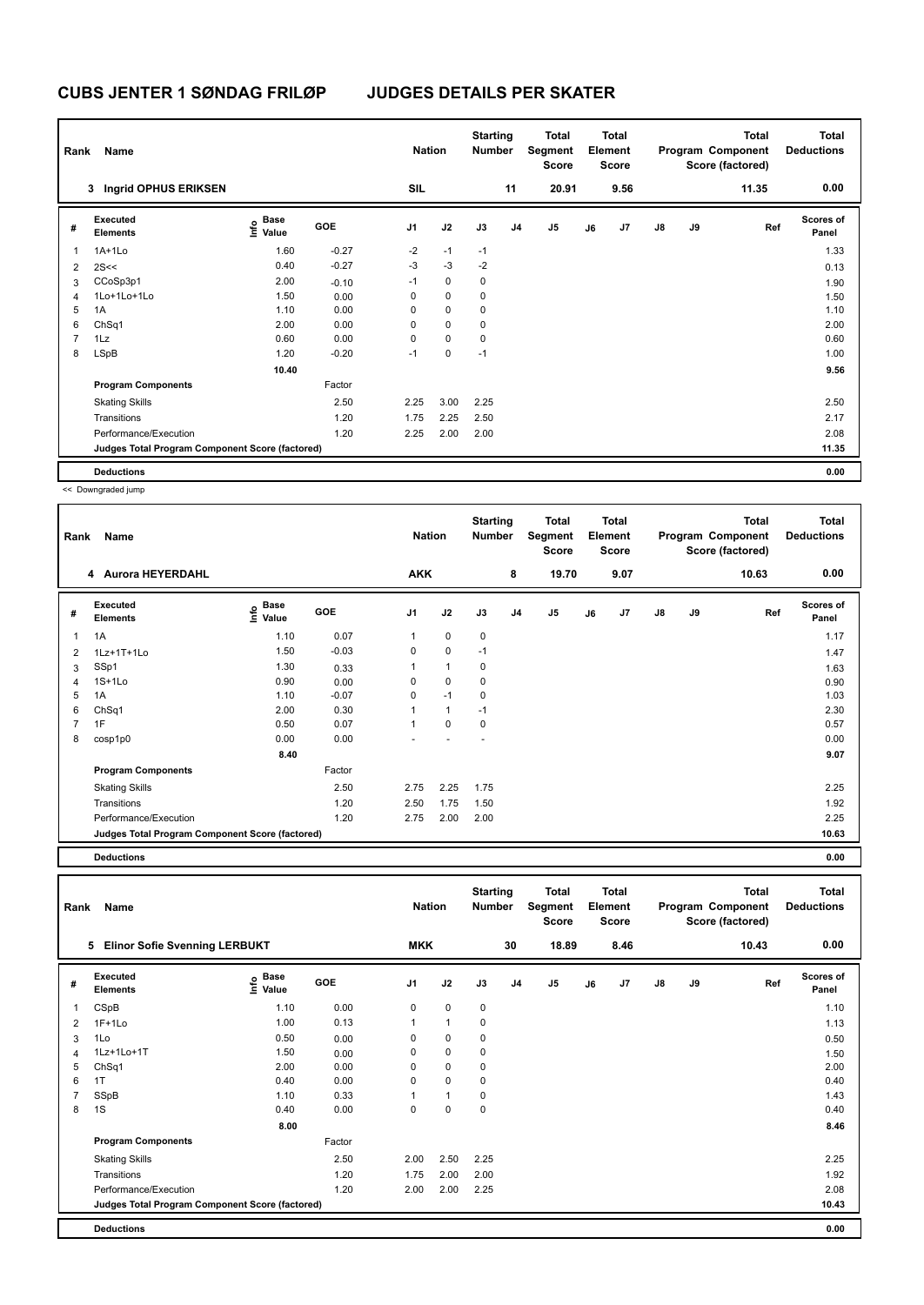| Rank | Name                                            |                                  |         | <b>Nation</b>  |              | <b>Starting</b><br><b>Number</b> |    | Total<br>Segment<br><b>Score</b> |    | <b>Total</b><br>Element<br><b>Score</b> |               |    | <b>Total</b><br>Program Component<br>Score (factored) | <b>Total</b><br><b>Deductions</b> |
|------|-------------------------------------------------|----------------------------------|---------|----------------|--------------|----------------------------------|----|----------------------------------|----|-----------------------------------------|---------------|----|-------------------------------------------------------|-----------------------------------|
|      | 6 Dinah Eline TORGERSEN                         |                                  |         | LIL            |              |                                  | 10 | 18.75                            |    | 8.65                                    |               |    | 10.10                                                 | 0.00                              |
| #    | Executed<br><b>Elements</b>                     | <b>Base</b><br>e Base<br>⊆ Value | GOE     | J <sub>1</sub> | J2           | J3                               | J4 | J5                               | J6 | J7                                      | $\mathsf{J}8$ | J9 | Ref                                                   | <b>Scores of</b><br>Panel         |
| 1    | ChSq1                                           | 2.00                             | $-0.10$ | 1              | $-1$         | $-1$                             |    |                                  |    |                                         |               |    |                                                       | 1.90                              |
| 2    | 1A                                              | 1.10                             | 0.07    | 1              | $\mathbf 0$  | 0                                |    |                                  |    |                                         |               |    |                                                       | 1.17                              |
| 3    | CCoSp3pB                                        | 1.70                             | 0.07    |                | $-1$         | 0                                |    |                                  |    |                                         |               |    |                                                       | 1.77                              |
| 4    | 2S                                              | 1.30                             | $-0.40$ | $-3$           | $-2$         | $-1$                             |    |                                  |    |                                         |               |    |                                                       | 0.90                              |
| 5    | SSp1                                            | 1.30                             | 0.23    | 1              | $\mathbf{1}$ | $-1$                             |    |                                  |    |                                         |               |    |                                                       | 1.53                              |
| 6    | 1Lz                                             | 0.60                             | $-0.07$ | $-1$           | $-1$         | 0                                |    |                                  |    |                                         |               |    |                                                       | 0.53                              |
| 7    | 2S+SEQ                                          | 1.04                             | $-0.40$ | $-2$           | $-2$         | $-2$                             |    |                                  |    |                                         |               |    |                                                       | 0.64                              |
| 8    | 1Lz+SEQ                                         | 0.48                             | $-0.27$ | $-2$           | $-3$         | $-3$                             |    |                                  |    |                                         |               |    |                                                       | 0.21                              |
|      |                                                 | 9.52                             |         |                |              |                                  |    |                                  |    |                                         |               |    |                                                       | 8.65                              |
|      | <b>Program Components</b>                       |                                  | Factor  |                |              |                                  |    |                                  |    |                                         |               |    |                                                       |                                   |
|      | <b>Skating Skills</b>                           |                                  | 2.50    | 3.00           | 1.75         | 1.50                             |    |                                  |    |                                         |               |    |                                                       | 2.08                              |
|      | Transitions                                     |                                  | 1.20    | 2.75           | 1.75         | 1.50                             |    |                                  |    |                                         |               |    |                                                       | 2.00                              |
|      | Performance/Execution                           |                                  | 1.20    | 3.50           | 1.50         | 1.25                             |    |                                  |    |                                         |               |    |                                                       | 2.08                              |
|      | Judges Total Program Component Score (factored) |                                  |         |                |              |                                  |    |                                  |    |                                         |               |    |                                                       | 10.10                             |
|      | <b>Deductions</b>                               |                                  |         |                |              |                                  |    |                                  |    |                                         |               |    |                                                       | 0.00                              |

| Rank | Name                                            |                                  |            | <b>Nation</b>  |                | <b>Starting</b><br><b>Number</b> |                | <b>Total</b><br>Segment<br><b>Score</b> |    | <b>Total</b><br>Element<br><b>Score</b> |               |    | <b>Total</b><br>Program Component<br>Score (factored) | <b>Total</b><br><b>Deductions</b> |
|------|-------------------------------------------------|----------------------------------|------------|----------------|----------------|----------------------------------|----------------|-----------------------------------------|----|-----------------------------------------|---------------|----|-------------------------------------------------------|-----------------------------------|
|      | Ingrid Kvinnesland OLSEN<br>7                   |                                  |            | <b>SKK</b>     |                |                                  | 18             | 18.70                                   |    | 9.50                                    |               |    | 9.20                                                  | 0.00                              |
| #    | Executed<br><b>Elements</b>                     | <b>Base</b><br>o Base<br>⊆ Value | <b>GOE</b> | J <sub>1</sub> | J2             | J3                               | J <sub>4</sub> | J <sub>5</sub>                          | J6 | J <sub>7</sub>                          | $\mathsf{J}8$ | J9 | Ref                                                   | Scores of<br>Panel                |
| 1    | 1A                                              | 1.10                             | 0.00       | $\mathbf 0$    | $\mathbf 0$    | 0                                |                |                                         |    |                                         |               |    |                                                       | 1.10                              |
| 2    | 1F                                              | 0.50                             | 0.07       | $\mathbf{1}$   | $\pmb{0}$      | 0                                |                |                                         |    |                                         |               |    |                                                       | 0.57                              |
| 3    | SSpB                                            | 1.10                             | 0.33       |                | $\overline{1}$ | 0                                |                |                                         |    |                                         |               |    |                                                       | 1.43                              |
| 4    | ChSq1                                           | 2.00                             | $-0.17$    | 0              | $\pmb{0}$      | $-1$                             |                |                                         |    |                                         |               |    |                                                       | 1.83                              |
| 5    | 1Lz                                             | 0.60                             | $-0.03$    | 0              | $\mathbf 0$    | $-1$                             |                |                                         |    |                                         |               |    |                                                       | 0.57                              |
| 6    | 1Lo+1Lo                                         | 1.00                             | 0.00       | $\mathbf 0$    | $\mathbf 0$    | 0                                |                |                                         |    |                                         |               |    |                                                       | 1.00                              |
|      | 1F+1Lo+1Lo                                      | 1.50                             | 0.00       | 0              | $\mathbf 0$    | 0                                |                |                                         |    |                                         |               |    |                                                       | 1.50                              |
| 8    | CoSp3pB                                         | 1.50                             | 0.00       | $\mathbf 0$    | $\pmb{0}$      | $\mathbf 0$                      |                |                                         |    |                                         |               |    |                                                       | 1.50                              |
|      |                                                 | 9.30                             |            |                |                |                                  |                |                                         |    |                                         |               |    |                                                       | 9.50                              |
|      | <b>Program Components</b>                       |                                  | Factor     |                |                |                                  |                |                                         |    |                                         |               |    |                                                       |                                   |
|      | <b>Skating Skills</b>                           |                                  | 2.50       | 2.50           | 1.75           | 1.75                             |                |                                         |    |                                         |               |    |                                                       | 2.00                              |
|      | Transitions                                     |                                  | 1.20       | 2.00           | 1.50           | 1.25                             |                |                                         |    |                                         |               |    |                                                       | 1.58                              |
|      | Performance/Execution                           |                                  | 1.20       | 2.00           | 2.00           | 1.75                             |                |                                         |    |                                         |               |    |                                                       | 1.92                              |
|      | Judges Total Program Component Score (factored) |                                  |            |                |                |                                  |                |                                         |    |                                         |               |    |                                                       | 9.20                              |
|      |                                                 |                                  |            |                |                |                                  |                |                                         |    |                                         |               |    |                                                       |                                   |

| Rank | Name                                            |                                  |         | <b>Nation</b>  |                          | <b>Starting</b><br><b>Number</b> |                | Total<br>Segment<br><b>Score</b> |    | <b>Total</b><br>Element<br><b>Score</b> |    |    | <b>Total</b><br>Program Component<br>Score (factored) | <b>Total</b><br><b>Deductions</b> |
|------|-------------------------------------------------|----------------------------------|---------|----------------|--------------------------|----------------------------------|----------------|----------------------------------|----|-----------------------------------------|----|----|-------------------------------------------------------|-----------------------------------|
|      | <b>Emily TALLERÅS</b><br>8                      |                                  |         | <b>OSK</b>     |                          |                                  | 20             | 18.30                            |    | 8.07                                    |    |    | 10.23                                                 | 0.00                              |
| #    | <b>Executed</b><br><b>Elements</b>              | <b>Base</b><br>e Base<br>⊆ Value | GOE     | J <sub>1</sub> | J2                       | J3                               | J <sub>4</sub> | J <sub>5</sub>                   | J6 | J <sub>7</sub>                          | J8 | J9 | Ref                                                   | <b>Scores of</b><br>Panel         |
| 1    | S                                               | 0.00                             | 0.00    | ٠              | $\overline{\phantom{a}}$ | $\overline{\phantom{a}}$         |                |                                  |    |                                         |    |    |                                                       | 0.00                              |
| 2    | $1F+1T$                                         | 0.90                             | 0.00    | 0              | 0                        | 0                                |                |                                  |    |                                         |    |    |                                                       | 0.90                              |
| 3    | 1A                                              | 1.10                             | $-0.07$ | $-1$           | $\mathbf 0$              | 0                                |                |                                  |    |                                         |    |    |                                                       | 1.03                              |
| 4    | 1Lz                                             | 0.60                             | 0.00    | 0              | $\mathbf 0$              | 0                                |                |                                  |    |                                         |    |    |                                                       | 0.60                              |
| 5    | SSpB                                            | 1.10                             | $-0.10$ | 0              | $\mathbf 0$              | $-1$                             |                |                                  |    |                                         |    |    |                                                       | 1.00                              |
| 6    | ChSq1                                           | 2.00                             | $-0.33$ | $-1$           | $\mathbf 0$              | $-1$                             |                |                                  |    |                                         |    |    |                                                       | 1.67                              |
|      | 1Lo+1Lo                                         | 1.00                             | 0.00    | 0              | $\Omega$                 | 0                                |                |                                  |    |                                         |    |    |                                                       | 1.00                              |
| 8    | CCoSp3pB                                        | 1.70                             | 0.17    | 0              | 1                        | 0                                |                |                                  |    |                                         |    |    |                                                       | 1.87                              |
|      |                                                 | 8.40                             |         |                |                          |                                  |                |                                  |    |                                         |    |    |                                                       | 8.07                              |
|      | <b>Program Components</b>                       |                                  | Factor  |                |                          |                                  |                |                                  |    |                                         |    |    |                                                       |                                   |
|      | <b>Skating Skills</b>                           |                                  | 2.50    | 2.25           | 2.25                     | 2.00                             |                |                                  |    |                                         |    |    |                                                       | 2.17                              |
|      | Transitions                                     |                                  | 1.20    | 2.00           | 2.00                     | 1.50                             |                |                                  |    |                                         |    |    |                                                       | 1.83                              |
|      | Performance/Execution                           |                                  | 1.20    | 2.00           | 2.50                     | 2.00                             |                |                                  |    |                                         |    |    |                                                       | 2.17                              |
|      | Judges Total Program Component Score (factored) |                                  |         |                |                          |                                  |                |                                  |    |                                         |    |    |                                                       | 10.23                             |
|      | <b>Deductions</b>                               |                                  |         |                |                          |                                  |                |                                  |    |                                         |    |    |                                                       | 0.00                              |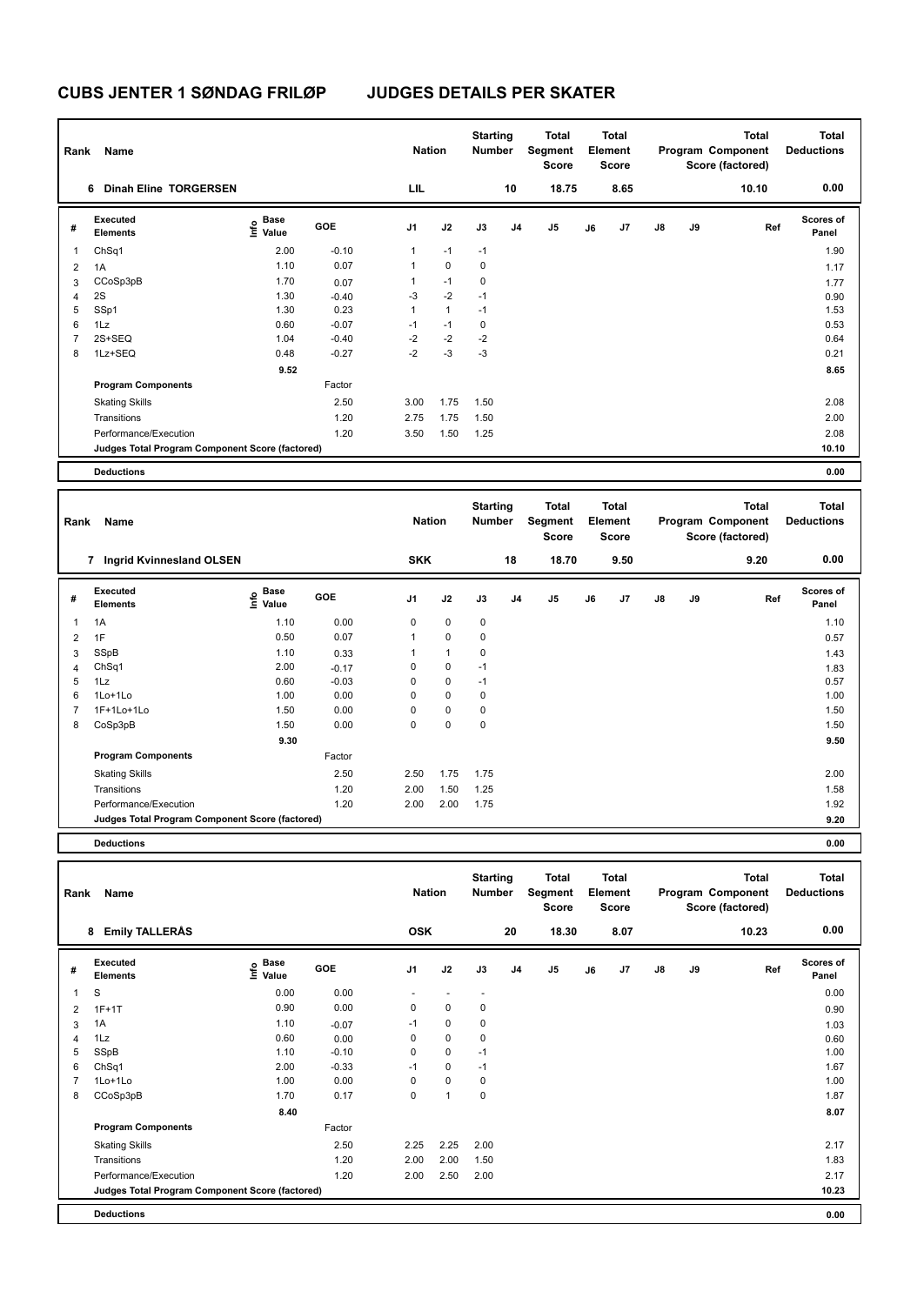| Rank           | Name                                            |                                  |            | <b>Nation</b>            |                | <b>Starting</b><br><b>Number</b> |                | Total<br>Segment<br><b>Score</b> |    | <b>Total</b><br>Element<br><b>Score</b> |               |    | <b>Total</b><br>Program Component<br>Score (factored) | <b>Total</b><br><b>Deductions</b> |
|----------------|-------------------------------------------------|----------------------------------|------------|--------------------------|----------------|----------------------------------|----------------|----------------------------------|----|-----------------------------------------|---------------|----|-------------------------------------------------------|-----------------------------------|
|                | Kaja ANDERSEN<br>9                              |                                  |            | <b>FKK</b>               |                |                                  | 23             | 17.34                            |    | 7.54                                    |               |    | 9.80                                                  | 0.00                              |
| #              | Executed<br><b>Elements</b>                     | <b>Base</b><br>o Base<br>⊆ Value | <b>GOE</b> | J <sub>1</sub>           | J2             | J3                               | J <sub>4</sub> | J5                               | J6 | J7                                      | $\mathsf{J}8$ | J9 | Ref                                                   | <b>Scores of</b><br>Panel         |
| 1              | 1Lo+1Lo+1T                                      | 1.40                             | 0.00       | 0                        | 0              | 0                                |                |                                  |    |                                         |               |    |                                                       | 1.40                              |
| 2              | SSpB                                            | 1.10                             | 0.17       | 1                        | $\mathbf 0$    | 0                                |                |                                  |    |                                         |               |    |                                                       | 1.27                              |
| 3              | 1F                                              | 0.50                             | 0.07       | 0                        | $\mathbf{1}$   | 0                                |                |                                  |    |                                         |               |    |                                                       | 0.57                              |
| 4              | ChSq1                                           | 2.00                             | 0.30       | 1                        | $\mathbf{1}$   | $-1$                             |                |                                  |    |                                         |               |    |                                                       | 2.30                              |
| 5              | $1Lz+1L0$                                       | 1.10                             | 0.00       | 0                        | $\mathbf 0$    | 0                                |                |                                  |    |                                         |               |    |                                                       | 1.10                              |
| 6              | csp0                                            | 0.00                             | 0.00       | $\overline{\phantom{a}}$ | $\overline{a}$ | $\overline{\phantom{a}}$         |                |                                  |    |                                         |               |    |                                                       | 0.00                              |
| $\overline{7}$ | 1S                                              | 0.40                             | 0.00       | 0                        | $\mathbf 0$    | 0                                |                |                                  |    |                                         |               |    |                                                       | 0.40                              |
| 8              | 1Lo                                             | 0.50                             | 0.00       | 0                        | $\mathbf 0$    | 0                                |                |                                  |    |                                         |               |    |                                                       | 0.50                              |
|                |                                                 | 7.00                             |            |                          |                |                                  |                |                                  |    |                                         |               |    |                                                       | 7.54                              |
|                | <b>Program Components</b>                       |                                  | Factor     |                          |                |                                  |                |                                  |    |                                         |               |    |                                                       |                                   |
|                | <b>Skating Skills</b>                           |                                  | 2.50       | 2.25                     | 2.00           | 1.50                             |                |                                  |    |                                         |               |    |                                                       | 1.92                              |
|                | Transitions                                     |                                  | 1.20       | 2.25                     | 2.25           | 1.75                             |                |                                  |    |                                         |               |    |                                                       | 2.08                              |
|                | Performance/Execution                           |                                  | 1.20       | 2.50                     | 2.00           | 1.75                             |                |                                  |    |                                         |               |    |                                                       | 2.08                              |
|                | Judges Total Program Component Score (factored) |                                  |            |                          |                |                                  |                |                                  |    |                                         |               |    |                                                       | 9.80                              |
|                | <b>Deductions</b>                               |                                  |            |                          |                |                                  |                |                                  |    |                                         |               |    |                                                       | 0.00                              |

| Rank | Name                                            |                                    |            | <b>Nation</b>  |             | <b>Starting</b><br><b>Number</b> |                | <b>Total</b><br>Segment<br><b>Score</b> |    | <b>Total</b><br>Element<br><b>Score</b> |               |    | <b>Total</b><br>Program Component<br>Score (factored) | <b>Total</b><br><b>Deductions</b> |
|------|-------------------------------------------------|------------------------------------|------------|----------------|-------------|----------------------------------|----------------|-----------------------------------------|----|-----------------------------------------|---------------|----|-------------------------------------------------------|-----------------------------------|
|      | <b>Marie DEISZ</b><br>10                        |                                    |            | <b>BKK</b>     |             |                                  | 24             | 17.15                                   |    | 8.37                                    |               |    | 8.78                                                  | 0.00                              |
| #    | Executed<br><b>Elements</b>                     | <b>Base</b><br>$\frac{6}{5}$ Value | <b>GOE</b> | J <sub>1</sub> | J2          | J3                               | J <sub>4</sub> | J <sub>5</sub>                          | J6 | J <sub>7</sub>                          | $\mathsf{J}8$ | J9 | Ref                                                   | <b>Scores of</b><br>Panel         |
| 1    | 1S+1Lo+1T                                       | 1.30                               | $-0.03$    | $-1$           | 0           | $\mathbf 0$                      |                |                                         |    |                                         |               |    |                                                       | 1.27                              |
| 2    | 1F                                              | 0.50                               | $-0.03$    | $-1$           | $\pmb{0}$   | 0                                |                |                                         |    |                                         |               |    |                                                       | 0.47                              |
| 3    | CCoSp3pb                                        | 1.70                               | $-0.40$    | $-1$           | $-2$        | $-1$                             |                |                                         |    |                                         |               |    |                                                       | 1.30                              |
| 4    | 1lo                                             | 0.50                               | $-0.07$    | 0              | $-1$        | $-1$                             |                |                                         |    |                                         |               |    |                                                       | 0.43                              |
| 5    | 1a                                              | 1.10                               | $-0.27$    | $-2$           | $-1$        | $-1$                             |                |                                         |    |                                         |               |    |                                                       | 0.83                              |
| 6    | $1F+1Lo$                                        | 1.00                               | $-0.07$    | $-1$           | $-1$        | 0                                |                |                                         |    |                                         |               |    |                                                       | 0.93                              |
| 7    | ssp1                                            | 1.30                               | 0.17       | $\mathbf{1}$   | $\mathbf 0$ | $\mathbf 0$                      |                |                                         |    |                                         |               |    |                                                       | 1.47                              |
| 8    | ChSq1                                           | 2.00                               | $-0.33$    | $\mathbf 0$    | $-1$        | $-1$                             |                |                                         |    |                                         |               |    |                                                       | 1.67                              |
|      |                                                 | 9.40                               |            |                |             |                                  |                |                                         |    |                                         |               |    |                                                       | 8.37                              |
|      | <b>Program Components</b>                       |                                    | Factor     |                |             |                                  |                |                                         |    |                                         |               |    |                                                       |                                   |
|      | <b>Skating Skills</b>                           |                                    | 2.50       | 1.75           | 1.75        | 1.50                             |                |                                         |    |                                         |               |    |                                                       | 1.67                              |
|      | Transitions                                     |                                    | 1.20       | 2.00           | 2.00        | 1.50                             |                |                                         |    |                                         |               |    |                                                       | 1.83                              |
|      | Performance/Execution                           |                                    | 1.20       | 2.50           | 1.75        | 1.75                             |                |                                         |    |                                         |               |    |                                                       | 2.00                              |
|      | Judges Total Program Component Score (factored) |                                    |            |                |             |                                  |                |                                         |    |                                         |               |    |                                                       | 8.78                              |
|      | <b>Deductions</b>                               |                                    |            |                |             |                                  |                |                                         |    |                                         |               |    |                                                       | 0.00                              |

| Rank           | Name                                            |                    |            | <b>Nation</b>  |             | <b>Starting</b><br><b>Number</b> |                | <b>Total</b><br>Segment<br><b>Score</b> |    | <b>Total</b><br>Element<br><b>Score</b> |    |    | <b>Total</b><br>Program Component<br>Score (factored) | <b>Total</b><br><b>Deductions</b> |
|----------------|-------------------------------------------------|--------------------|------------|----------------|-------------|----------------------------------|----------------|-----------------------------------------|----|-----------------------------------------|----|----|-------------------------------------------------------|-----------------------------------|
| 11             | <b>Hannah DIDRIKSEN</b>                         |                    |            | <b>IKK</b>     |             |                                  | 16             | 17.15                                   |    | 8.97                                    |    |    | 8.18                                                  | 0.00                              |
| #              | Executed<br><b>Elements</b>                     | $\frac{e}{E}$ Base | <b>GOE</b> | J <sub>1</sub> | J2          | J3                               | J <sub>4</sub> | J <sub>5</sub>                          | J6 | J <sub>7</sub>                          | J8 | J9 | Ref                                                   | <b>Scores of</b><br>Panel         |
| 1              | CSSp1V1                                         | 1.30               | $-0.10$    | 0              | $\mathbf 0$ | $-1$                             |                |                                         |    |                                         |    |    |                                                       | 1.20                              |
| 2              | 1A+1T+1Lo                                       | 2.00               | 0.00       | 0              | $\mathbf 0$ | 0                                |                |                                         |    |                                         |    |    |                                                       | 2.00                              |
| 3              | 1Lz                                             | 0.60               | 0.00       | 0              | $\mathbf 0$ | 0                                |                |                                         |    |                                         |    |    |                                                       | 0.60                              |
| 4              | $1F+1Lo$                                        | 1.00               | 0.00       | 0              | $\mathbf 0$ | 0                                |                |                                         |    |                                         |    |    |                                                       | 1.00                              |
| 5              | 1A                                              | 1.10               | 0.00       | 0              | $\mathbf 0$ | 0                                |                |                                         |    |                                         |    |    |                                                       | 1.10                              |
| 6              | ChSq1                                           | 2.00               | $-0.33$    | $-1$           | $\mathbf 0$ | $-1$                             |                |                                         |    |                                         |    |    |                                                       | 1.67                              |
| $\overline{7}$ | 1Lo                                             | 0.50               | 0.00       | 0              | $\mathbf 0$ | 0                                |                |                                         |    |                                         |    |    |                                                       | 0.50                              |
| 8              | CCoSp2pBV1                                      | 1.00               | $-0.10$    | 0              | $\pmb{0}$   | $-1$                             |                |                                         |    |                                         |    |    |                                                       | 0.90                              |
|                |                                                 | 9.50               |            |                |             |                                  |                |                                         |    |                                         |    |    |                                                       | 8.97                              |
|                | <b>Program Components</b>                       |                    | Factor     |                |             |                                  |                |                                         |    |                                         |    |    |                                                       |                                   |
|                | <b>Skating Skills</b>                           |                    | 2.50       | 2.25           | 1.50        | 1.75                             |                |                                         |    |                                         |    |    |                                                       | 1.83                              |
|                | Transitions                                     |                    | 1.20       | 1.75           | 1.25        | 1.50                             |                |                                         |    |                                         |    |    |                                                       | 1.50                              |
|                | Performance/Execution                           |                    | 1.20       | 1.75           | 1.25        | 1.50                             |                |                                         |    |                                         |    |    |                                                       | 1.50                              |
|                | Judges Total Program Component Score (factored) |                    |            |                |             |                                  |                |                                         |    |                                         |    |    |                                                       | 8.18                              |
|                | <b>Deductions</b>                               |                    |            |                |             |                                  |                |                                         |    |                                         |    |    |                                                       | 0.00                              |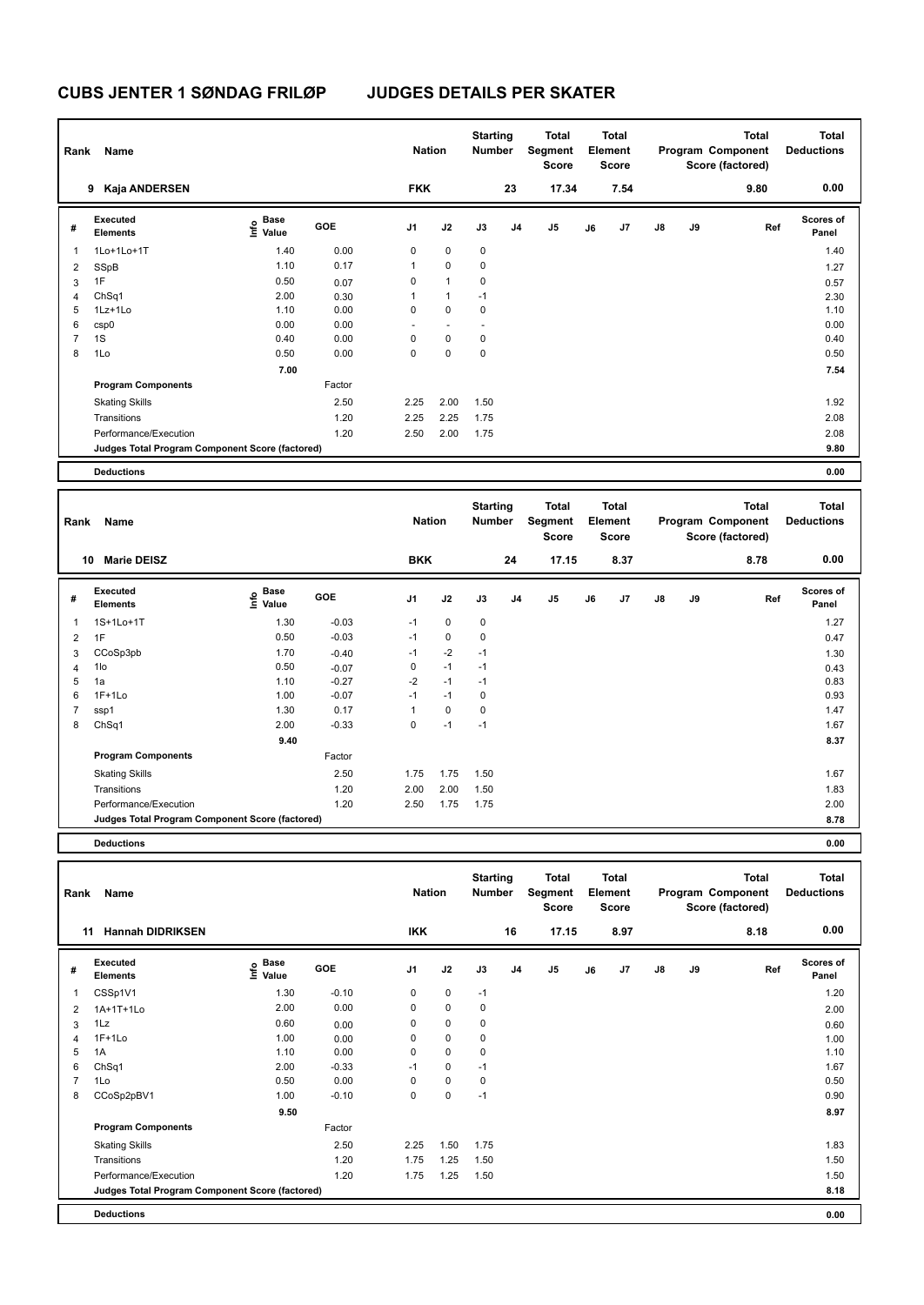| Rank           | Name                                            |                                    |                   | <b>Nation</b>  |              | <b>Starting</b><br><b>Number</b> |                | Total<br>Segment<br><b>Score</b> |    | <b>Total</b><br>Element<br>Score |               |    | Total<br>Program Component<br>Score (factored) | <b>Total</b><br><b>Deductions</b> |
|----------------|-------------------------------------------------|------------------------------------|-------------------|----------------|--------------|----------------------------------|----------------|----------------------------------|----|----------------------------------|---------------|----|------------------------------------------------|-----------------------------------|
|                | Sanna Hagen SLETTEBØ<br>12                      |                                    |                   | <b>SKK</b>     |              |                                  | 22             | 17.10                            |    | 8.47                             |               |    | 9.63                                           | 1.00                              |
| #              | Executed<br><b>Elements</b>                     | <b>Base</b><br>$\frac{6}{5}$ Value | <b>GOE</b>        | J <sub>1</sub> | J2           | J3                               | J <sub>4</sub> | J <sub>5</sub>                   | J6 | J7                               | $\mathsf{J}8$ | J9 | Ref                                            | <b>Scores of</b><br>Panel         |
| $\mathbf{1}$   | 1A+Lo+1T                                        | 1.50                               | $-0.40$           | $-2$           | $-2$         | $-2$                             |                |                                  |    |                                  |               |    |                                                | 1.10                              |
| $\overline{2}$ | 1Lz                                             | 0.60                               | 0.00              | 0              | $\mathbf 0$  | 0                                |                |                                  |    |                                  |               |    |                                                | 0.60                              |
| 3              | CSSp2                                           | 2.30                               | 0.50              | 1              | $\mathbf{1}$ | 1                                |                |                                  |    |                                  |               |    |                                                | 2.80                              |
| $\overline{4}$ | 2S<                                             | 0.90                               | $-0.60$           | -3             | $-3$         | $-3$                             |                |                                  |    |                                  |               |    |                                                | 0.30                              |
| 5              | ChSq1                                           | 2.00                               | $-0.33$           | 0              | $-1$         | $-1$                             |                |                                  |    |                                  |               |    |                                                | 1.67                              |
| 6              | 1F+1Lo+1Lo                                      | 1.50                               | 0.00              | 0              | 0            | 0                                |                |                                  |    |                                  |               |    |                                                | 1.50                              |
| $\overline{7}$ | 1A                                              | 1.10                               | $-0.60$           | $-3$           | $-3$         | -3                               |                |                                  |    |                                  |               |    |                                                | 0.50                              |
| 8              | ccosp0p0v1                                      | 0.00                               | 0.00              |                |              |                                  |                |                                  |    |                                  |               |    |                                                | 0.00                              |
|                |                                                 | 9.90                               |                   |                |              |                                  |                |                                  |    |                                  |               |    |                                                | 8.47                              |
|                | <b>Program Components</b>                       |                                    | Factor            |                |              |                                  |                |                                  |    |                                  |               |    |                                                |                                   |
|                | <b>Skating Skills</b>                           |                                    | 2.50              | 2.50           | 2.00         | 2.00                             |                |                                  |    |                                  |               |    |                                                | 2.17                              |
|                | Transitions                                     |                                    | 1.20              | 2.50           | 1.75         | 1.50                             |                |                                  |    |                                  |               |    |                                                | 1.92                              |
|                | Performance/Execution                           |                                    | 1.20              | 2.25           | 1.00         | 1.50                             |                |                                  |    |                                  |               |    |                                                | 1.58                              |
|                | Judges Total Program Component Score (factored) |                                    |                   |                |              |                                  |                |                                  |    |                                  |               |    |                                                | 9.63                              |
|                | <b>Deductions</b>                               |                                    | $-1.00$<br>Falls: |                |              |                                  |                |                                  |    |                                  |               |    |                                                | $-1.00$                           |

< Under-rotated jump

| Rank           | Name                                            |                                                   |         | <b>Nation</b>  |                | <b>Starting</b><br><b>Number</b> |                | <b>Total</b><br>Segment<br><b>Score</b> |    | <b>Total</b><br>Element<br><b>Score</b> |               |    | <b>Total</b><br>Program Component<br>Score (factored) | Total<br><b>Deductions</b> |
|----------------|-------------------------------------------------|---------------------------------------------------|---------|----------------|----------------|----------------------------------|----------------|-----------------------------------------|----|-----------------------------------------|---------------|----|-------------------------------------------------------|----------------------------|
|                | Elisabeth DERAS-DEJONG<br>13                    |                                                   |         | <b>FKK</b>     |                |                                  | 28             | 16.87                                   |    | 7.27                                    |               |    | 10.60                                                 | 1.00                       |
| #              | Executed<br><b>Elements</b>                     | <b>Base</b><br>$\mathop{\mathsf{Inflo}}$<br>Value | GOE     | J <sub>1</sub> | J2             | J3                               | J <sub>4</sub> | J5                                      | J6 | J7                                      | $\mathsf{J}8$ | J9 | Ref                                                   | <b>Scores of</b><br>Panel  |
| 1              | $1Lz+1T$                                        | 1.00                                              | 0.00    | $\Omega$       | 0              | 0                                |                |                                         |    |                                         |               |    |                                                       | 1.00                       |
| $\overline{2}$ | 1Lo+1Lo                                         | 1.00                                              | 0.00    | 0              | $\Omega$       | 0                                |                |                                         |    |                                         |               |    |                                                       | 1.00                       |
| 3              | CSpB                                            | 1.10                                              | 0.33    | 1              | $\overline{1}$ | 0                                |                |                                         |    |                                         |               |    |                                                       | 1.43                       |
| 4              | Α                                               | 0.00                                              | 0.00    |                |                |                                  |                |                                         |    |                                         |               |    |                                                       | 0.00                       |
| 5              | ChSq1                                           | 2.00                                              | $-0.33$ | 0              | $-1$           | $-1$                             |                |                                         |    |                                         |               |    |                                                       | 1.67                       |
| 6              | 1F                                              | 0.50                                              | 0.00    | 0              | 0              | 0                                |                |                                         |    |                                         |               |    |                                                       | 0.50                       |
| 7              | 1S                                              | 0.40                                              | 0.00    | $\Omega$       | 0              | 0                                |                |                                         |    |                                         |               |    |                                                       | 0.40                       |
| 8              | SSpB                                            | 1.10                                              | 0.17    | 1              | $\mathbf 0$    | 0                                |                |                                         |    |                                         |               |    |                                                       | 1.27                       |
|                |                                                 | 7.10                                              |         |                |                |                                  |                |                                         |    |                                         |               |    |                                                       | 7.27                       |
|                | <b>Program Components</b>                       |                                                   | Factor  |                |                |                                  |                |                                         |    |                                         |               |    |                                                       |                            |
|                | <b>Skating Skills</b>                           |                                                   | 2.50    | 2.00           | 2.00           | 2.00                             |                |                                         |    |                                         |               |    |                                                       | 2.00                       |
|                | Transitions                                     |                                                   | 1.20    | 2.25           | 2.00           | 2.00                             |                |                                         |    |                                         |               |    |                                                       | 2.08                       |
|                | Performance/Execution                           |                                                   | 1.20    | 2.75           | 2.50           | 2.50                             |                |                                         |    |                                         |               |    |                                                       | 2.58                       |
|                | Judges Total Program Component Score (factored) |                                                   |         |                |                |                                  |                |                                         |    |                                         |               |    |                                                       | 10.60                      |
|                | <b>Deductions</b>                               | Time violation:                                   | $-1.00$ |                |                |                                  |                |                                         |    |                                         |               |    |                                                       | $-1.00$                    |

| Rank | Name                                            |                                             |         | <b>Nation</b>  |              | <b>Starting</b><br><b>Number</b> |                | <b>Total</b><br>Segment<br><b>Score</b> |    | <b>Total</b><br>Element<br><b>Score</b> |               |    | <b>Total</b><br>Program Component<br>Score (factored) | <b>Total</b><br><b>Deductions</b> |
|------|-------------------------------------------------|---------------------------------------------|---------|----------------|--------------|----------------------------------|----------------|-----------------------------------------|----|-----------------------------------------|---------------|----|-------------------------------------------------------|-----------------------------------|
|      | 14 Ingrid SAGBERG                               |                                             |         | <b>BKK</b>     |              |                                  | $\mathbf{2}$   | 16.65                                   |    | 8.57                                    |               |    | 8.08                                                  | 0.00                              |
| #    | <b>Executed</b><br><b>Elements</b>              | <b>Base</b><br>e <sup>Base</sup><br>⊆ Value | GOE     | J <sub>1</sub> | J2           | J3                               | J <sub>4</sub> | J5                                      | J6 | J7                                      | $\mathsf{J}8$ | J9 | Ref                                                   | <b>Scores of</b><br>Panel         |
| 1    | 1Lz                                             | 0.60                                        | $-0.03$ | $-1$           | $\mathbf 0$  | 0                                |                |                                         |    |                                         |               |    |                                                       | 0.57                              |
| 2    | 1A                                              | 1.10                                        | $-0.07$ | $-1$           | $\mathbf 0$  | 0                                |                |                                         |    |                                         |               |    |                                                       | 1.03                              |
| 3    | 1F+1Lo+1T                                       | 1.40                                        | 0.00    | 0              | $\mathbf 0$  | 0                                |                |                                         |    |                                         |               |    |                                                       | 1.40                              |
| 4    | CCoSp2pB                                        | 1.20                                        | $-0.40$ | $-2$           | $-1$         | $-1$                             |                |                                         |    |                                         |               |    |                                                       | 0.80                              |
| 5    | 1Lo+1Lo                                         | 1.00                                        | 0.00    | 0              | $\mathbf 0$  | 0                                |                |                                         |    |                                         |               |    |                                                       | 1.00                              |
| 6    | 1F                                              | 0.50                                        | 0.00    | 0              | $\mathbf 0$  | 0                                |                |                                         |    |                                         |               |    |                                                       | 0.50                              |
|      | SSp2                                            | 1.60                                        | 0.17    | 0              | $\mathbf{1}$ | 0                                |                |                                         |    |                                         |               |    |                                                       | 1.77                              |
| 8    | ChSq1                                           | 2.00                                        | $-0.50$ | $-1$           | $-1$         | $-1$                             |                |                                         |    |                                         |               |    |                                                       | 1.50                              |
|      |                                                 | 9.40                                        |         |                |              |                                  |                |                                         |    |                                         |               |    |                                                       | 8.57                              |
|      | <b>Program Components</b>                       |                                             | Factor  |                |              |                                  |                |                                         |    |                                         |               |    |                                                       |                                   |
|      | <b>Skating Skills</b>                           |                                             | 2.50    | 1.75           | 1.75         | 1.50                             |                |                                         |    |                                         |               |    |                                                       | 1.67                              |
|      | Transitions                                     |                                             | 1.20    | 1.75           | 1.75         | 1.75                             |                |                                         |    |                                         |               |    |                                                       | 1.75                              |
|      | Performance/Execution                           |                                             | 1.20    | 1.75           | 1.50         | 1.25                             |                |                                         |    |                                         |               |    |                                                       | 1.50                              |
|      | Judges Total Program Component Score (factored) |                                             |         |                |              |                                  |                |                                         |    |                                         |               |    |                                                       | 8.08                              |
|      | <b>Deductions</b>                               |                                             |         |                |              |                                  |                |                                         |    |                                         |               |    |                                                       | 0.00                              |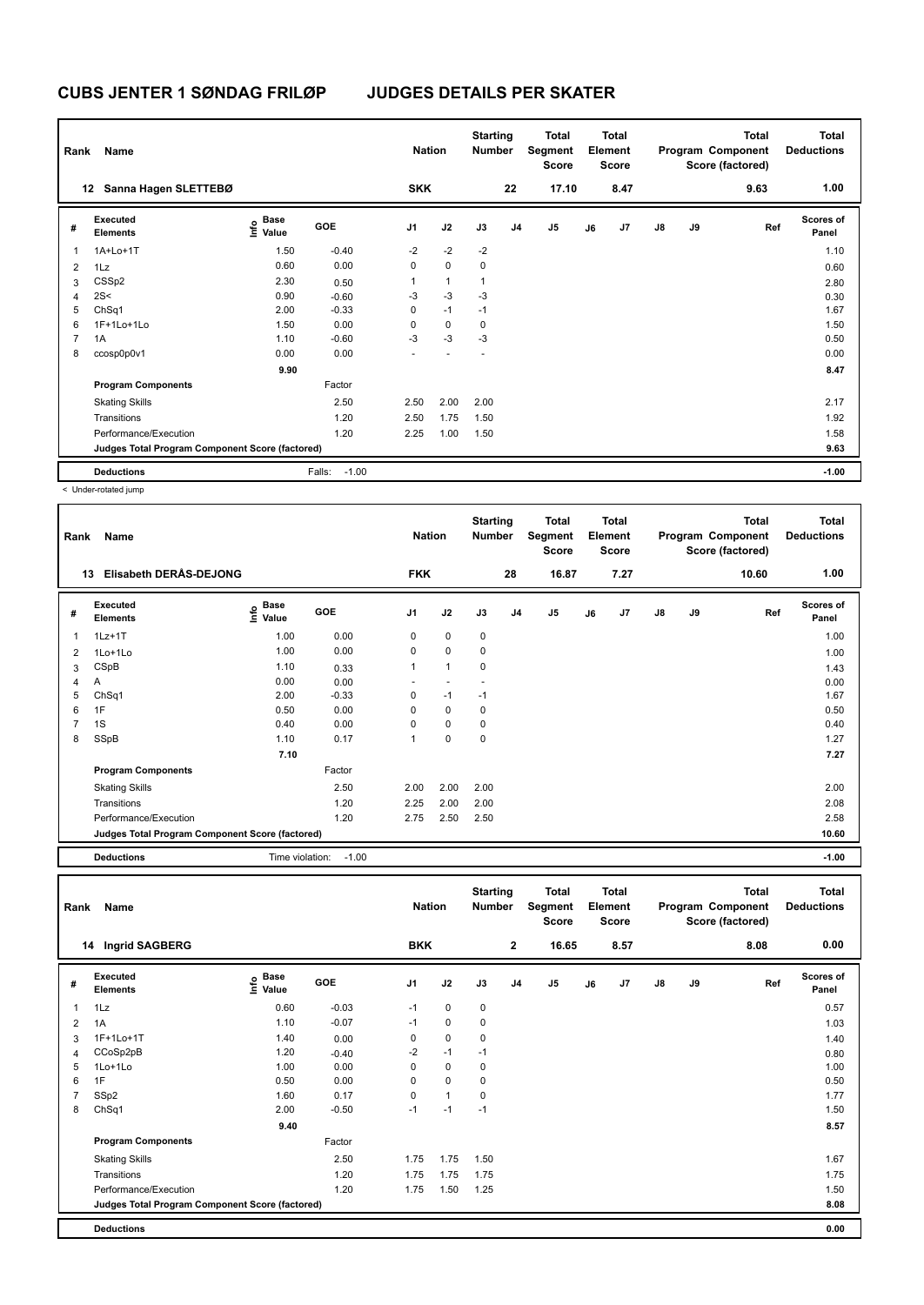| Rank           | Name                                            |                           |         | <b>Nation</b>  |             | <b>Starting</b><br><b>Number</b> |                | <b>Total</b><br>Segment<br><b>Score</b> |    | Total<br>Element<br><b>Score</b> |               |    | <b>Total</b><br>Program Component<br>Score (factored) | <b>Total</b><br><b>Deductions</b> |
|----------------|-------------------------------------------------|---------------------------|---------|----------------|-------------|----------------------------------|----------------|-----------------------------------------|----|----------------------------------|---------------|----|-------------------------------------------------------|-----------------------------------|
|                | <b>Esther RADDUM</b><br>15                      |                           |         | <b>BKK</b>     |             |                                  | 4              | 16.42                                   |    | 8.77                             |               |    | 7.65                                                  | 0.00                              |
| #              | Executed<br><b>Elements</b>                     | Base<br>o Base<br>⊆ Value | GOE     | J <sub>1</sub> | J2          | J3                               | J <sub>4</sub> | J5                                      | J6 | J7                               | $\mathsf{J}8$ | J9 | Ref                                                   | <b>Scores of</b><br>Panel         |
| $\overline{1}$ | 1A                                              | 1.10                      | $-0.33$ | $-2$           | $-2$        | $-1$                             |                |                                         |    |                                  |               |    |                                                       | 0.77                              |
| $\overline{2}$ | 1F                                              | 0.50                      | 0.00    | 0              | $\mathbf 0$ | $\mathbf 0$                      |                |                                         |    |                                  |               |    |                                                       | 0.50                              |
| 3              | SSp1                                            | 1.30                      | 0.00    | 0              | $\pmb{0}$   | 0                                |                |                                         |    |                                  |               |    |                                                       | 1.30                              |
| 4              | 1Lo+1Lo                                         | 1.00                      | $-0.07$ | $-1$           | $-1$        | 0                                |                |                                         |    |                                  |               |    |                                                       | 0.93                              |
| 5              | 1A                                              | 1.10                      | 0.00    | 0              | $\mathbf 0$ | $\mathbf 0$                      |                |                                         |    |                                  |               |    |                                                       | 1.10                              |
| 6              | ChSq1                                           | 2.00                      | $-0.83$ | $-1$           | $-2$        | $-2$                             |                |                                         |    |                                  |               |    |                                                       | 1.17                              |
| 7              | 1F+1Lo+1T                                       | 1.40                      | 0.00    | 0              | $\mathbf 0$ | 0                                |                |                                         |    |                                  |               |    |                                                       | 1.40                              |
| 8              | CoSp3p1                                         | 1.70                      | $-0.10$ | 0              | $\pmb{0}$   | $-1$                             |                |                                         |    |                                  |               |    |                                                       | 1.60                              |
|                |                                                 | 10.10                     |         |                |             |                                  |                |                                         |    |                                  |               |    |                                                       | 8.77                              |
|                | <b>Program Components</b>                       |                           | Factor  |                |             |                                  |                |                                         |    |                                  |               |    |                                                       |                                   |
|                | <b>Skating Skills</b>                           |                           | 2.50    | 2.50           | 1.25        | 1.00                             |                |                                         |    |                                  |               |    |                                                       | 1.58                              |
|                | Transitions                                     |                           | 1.20    | 2.00           | 1.00        | 1.00                             |                |                                         |    |                                  |               |    |                                                       | 1.33                              |
|                | Performance/Execution                           |                           | 1.20    | 2.50           | 1.50        | 1.25                             |                |                                         |    |                                  |               |    |                                                       | 1.75                              |
|                | Judges Total Program Component Score (factored) |                           |         |                |             |                                  |                |                                         |    |                                  |               |    |                                                       | 7.65                              |
|                | <b>Deductions</b>                               |                           |         |                |             |                                  |                |                                         |    |                                  |               |    |                                                       | 0.00                              |

| Rank | Name                                            |                                  |            | <b>Nation</b>  |             | <b>Starting</b><br>Number |                | <b>Total</b><br>Segment<br><b>Score</b> |       | <b>Total</b><br>Element<br><b>Score</b> |               |    | <b>Total</b><br>Program Component<br>Score (factored) | <b>Total</b><br><b>Deductions</b> |
|------|-------------------------------------------------|----------------------------------|------------|----------------|-------------|---------------------------|----------------|-----------------------------------------|-------|-----------------------------------------|---------------|----|-------------------------------------------------------|-----------------------------------|
|      | <b>Zoe VAN DER MARK</b><br>16                   |                                  |            | <b>BKK</b>     |             |                           | 21             |                                         | 15.83 | 6.53                                    |               |    | 9.30                                                  | 0.00                              |
| #    | Executed<br><b>Elements</b>                     | <b>Base</b><br>e Base<br>⊆ Value | <b>GOE</b> | J <sub>1</sub> | J2          | J3                        | J <sub>4</sub> | J <sub>5</sub>                          | J6    | J <sub>7</sub>                          | $\mathsf{J}8$ | J9 | Ref                                                   | <b>Scores of</b><br>Panel         |
| 1    | 1F                                              | 0.50                             | 0.00       | 0              | $\mathbf 0$ | $\mathbf 0$               |                |                                         |       |                                         |               |    |                                                       | 0.50                              |
| 2    | 1Lz                                             | 0.60                             | $-0.07$    | $-1$           | 0           | $-1$                      |                |                                         |       |                                         |               |    |                                                       | 0.53                              |
| 3    | SSpB                                            | 1.10                             | 0.07       | 1              | $\mathbf 0$ | $-1$                      |                |                                         |       |                                         |               |    |                                                       | 1.17                              |
| 4    | 1Lo                                             | 0.50                             | 0.00       | 0              | $\mathsf 0$ | 0                         |                |                                         |       |                                         |               |    |                                                       | 0.50                              |
| 5    | CoSp0p0                                         | 0.00                             | 0.00       | ٠              | $\sim$      |                           |                |                                         |       |                                         |               |    |                                                       | 0.00                              |
| 6    | 1F+1Lo+1T                                       | 1.40                             | 0.00       | $\mathbf 0$    | $\mathbf 0$ | 0                         |                |                                         |       |                                         |               |    |                                                       | 1.40                              |
| 7    | ChSq1                                           | 2.00                             | $-0.50$    | $\mathbf 0$    | $-1$        | $-2$                      |                |                                         |       |                                         |               |    |                                                       | 1.50                              |
| 8    | 1Lo+1Lo                                         | 1.00                             | $-0.07$    | $-1$           | 0           | $-1$                      |                |                                         |       |                                         |               |    |                                                       | 0.93                              |
|      |                                                 | 7.10                             |            |                |             |                           |                |                                         |       |                                         |               |    |                                                       | 6.53                              |
|      | <b>Program Components</b>                       |                                  | Factor     |                |             |                           |                |                                         |       |                                         |               |    |                                                       |                                   |
|      | <b>Skating Skills</b>                           |                                  | 2.50       | 2.00           | 2.00        | 1.75                      |                |                                         |       |                                         |               |    |                                                       | 1.92                              |
|      | Transitions                                     |                                  | 1.20       | 1.75           | 2.50        | 1.25                      |                |                                         |       |                                         |               |    |                                                       | 1.83                              |
|      | Performance/Execution                           |                                  | 1.20       | 2.25           | 2.00        | 1.50                      |                |                                         |       |                                         |               |    |                                                       | 1.92                              |
|      | Judges Total Program Component Score (factored) |                                  |            |                |             |                           |                |                                         |       |                                         |               |    |                                                       | 9.30                              |
|      |                                                 |                                  |            |                |             |                           |                |                                         |       |                                         |               |    |                                                       |                                   |

| Rank           | Name                                            |                                           |            | <b>Nation</b>  |              | <b>Starting</b><br><b>Number</b> |                | Total<br>Segment<br>Score |    | Total<br>Element<br><b>Score</b> |    |    | <b>Total</b><br>Program Component<br>Score (factored) | <b>Total</b><br><b>Deductions</b> |
|----------------|-------------------------------------------------|-------------------------------------------|------------|----------------|--------------|----------------------------------|----------------|---------------------------|----|----------------------------------|----|----|-------------------------------------------------------|-----------------------------------|
| 17             | <b>Lily TRUONG</b>                              |                                           |            | <b>SSK</b>     |              |                                  | 25             | 15.27                     |    | 8.94                             |    |    | 6.33                                                  | 0.00                              |
| #              | Executed<br><b>Elements</b>                     | $\frac{e}{E}$ Base<br>$\frac{E}{E}$ Value | <b>GOE</b> | J <sub>1</sub> | J2           | J3                               | J <sub>4</sub> | J <sub>5</sub>            | J6 | J <sub>7</sub>                   | J8 | J9 | Ref                                                   | <b>Scores of</b><br>Panel         |
| 1              | 1F+1Lo+1Lo                                      | 1.50                                      | 0.00       | 0              | 0            | 0                                |                |                           |    |                                  |    |    |                                                       | 1.50                              |
| $\overline{2}$ | 1A                                              | 1.10                                      | 0.00       | 0              | $\mathbf 0$  | 0                                |                |                           |    |                                  |    |    |                                                       | 1.10                              |
| 3              | SSp1                                            | 1.30                                      | 0.00       | $\mathbf 0$    | $\mathbf 0$  | $\mathbf 0$                      |                |                           |    |                                  |    |    |                                                       | 1.30                              |
| 4              | ChSq1                                           | 2.00                                      | 0.07       | 0              | $\mathbf{1}$ | $-1$                             |                |                           |    |                                  |    |    |                                                       | 2.07                              |
| 5              | 1F                                              | 0.50                                      | 0.00       | 0              | $\mathbf 0$  | 0                                |                |                           |    |                                  |    |    |                                                       | 0.50                              |
| 6              | 1A                                              | 1.10                                      | 0.00       | 0              | $\mathbf 0$  | 0                                |                |                           |    |                                  |    |    |                                                       | 1.10                              |
|                | 1Lo+Lo                                          | 0.50                                      | $-0.13$    | $-2$           | $-1$         | $-1$                             |                |                           |    |                                  |    |    |                                                       | 0.37                              |
| 8              | CoSp2pB                                         | 1.00                                      | 0.00       | 0              | $\mathbf 0$  | 0                                |                |                           |    |                                  |    |    |                                                       | 1.00                              |
|                |                                                 | 9.00                                      |            |                |              |                                  |                |                           |    |                                  |    |    |                                                       | 8.94                              |
|                | <b>Program Components</b>                       |                                           | Factor     |                |              |                                  |                |                           |    |                                  |    |    |                                                       |                                   |
|                | <b>Skating Skills</b>                           |                                           | 2.50       | 1.75           | 1.75         | 0.50                             |                |                           |    |                                  |    |    |                                                       | 1.33                              |
|                | Transitions                                     |                                           | 1.20       | 1.75           | 1.50         | 0.75                             |                |                           |    |                                  |    |    |                                                       | 1.33                              |
|                | Performance/Execution                           |                                           | 1.20       | 1.50           | 1.50         | 0.50                             |                |                           |    |                                  |    |    |                                                       | 1.17                              |
|                | Judges Total Program Component Score (factored) |                                           |            |                |              |                                  |                |                           |    |                                  |    |    |                                                       | 6.33                              |
|                | <b>Deductions</b>                               |                                           |            |                |              |                                  |                |                           |    |                                  |    |    |                                                       | 0.00                              |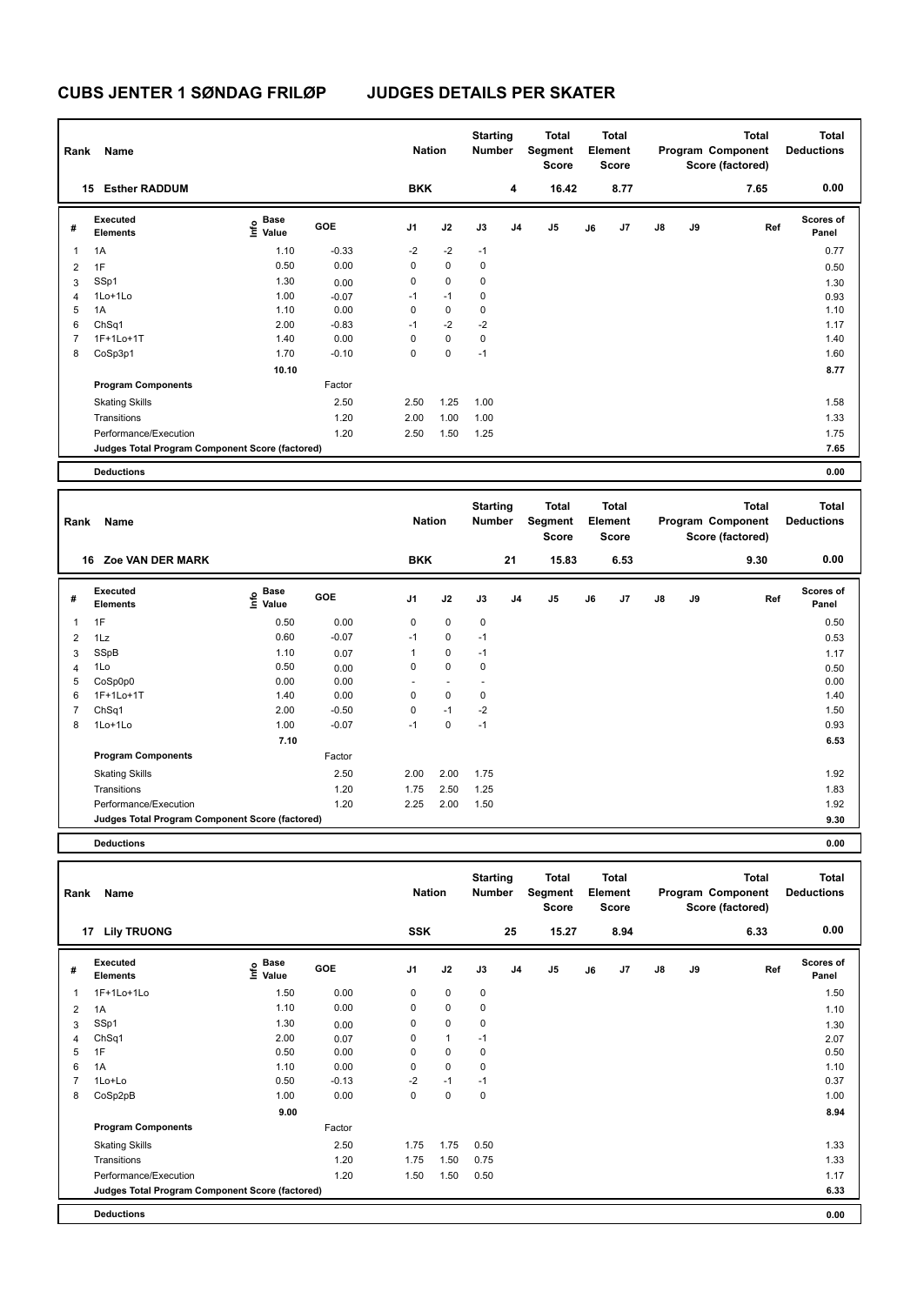| Rank | Name                                            |                           |         | <b>Nation</b>  |             | <b>Starting</b><br><b>Number</b> |                | <b>Total</b><br>Segment<br><b>Score</b> |    | Total<br>Element<br><b>Score</b> |               |    | <b>Total</b><br>Program Component<br>Score (factored) | <b>Total</b><br><b>Deductions</b> |
|------|-------------------------------------------------|---------------------------|---------|----------------|-------------|----------------------------------|----------------|-----------------------------------------|----|----------------------------------|---------------|----|-------------------------------------------------------|-----------------------------------|
|      | <b>Martine BERGH</b><br>18                      |                           |         | <b>FKK</b>     |             |                                  | 15             | 14.61                                   |    | 5.93                             |               |    | 8.68                                                  | 0.00                              |
| #    | Executed<br><b>Elements</b>                     | Base<br>o Base<br>⊆ Value | GOE     | J <sub>1</sub> | J2          | J3                               | J <sub>4</sub> | J5                                      | J6 | J7                               | $\mathsf{J}8$ | J9 | Ref                                                   | <b>Scores of</b><br>Panel         |
| 1    | 1Lz                                             | 0.60                      | 0.00    | 0              | $\mathbf 0$ | $\mathbf 0$                      |                |                                         |    |                                  |               |    |                                                       | 0.60                              |
| 2    | CoSp1p0                                         | 0.00                      | 0.00    |                |             |                                  |                |                                         |    |                                  |               |    |                                                       | 0.00                              |
| 3    | 1F                                              | 0.50                      | 0.00    | 0              | 0           | 0                                |                |                                         |    |                                  |               |    |                                                       | 0.50                              |
| 4    | ChSq1                                           | 2.00                      | $-0.50$ | $-1$           | $\mathbf 0$ | $-2$                             |                |                                         |    |                                  |               |    |                                                       | 1.50                              |
| 5    | 1Lo                                             | 0.50                      | 0.00    | 0              | $\mathbf 0$ | $\mathbf 0$                      |                |                                         |    |                                  |               |    |                                                       | 0.50                              |
| 6    | 1Lo+1Lo                                         | 1.00                      | 0.00    | 0              | $\mathbf 0$ | $\mathbf 0$                      |                |                                         |    |                                  |               |    |                                                       | 1.00                              |
| 7    | $1F+1Lo+T$                                      | 1.00                      | $-0.17$ | $-2$           | $-1$        | $-2$                             |                |                                         |    |                                  |               |    |                                                       | 0.83                              |
| 8    | SSp1                                            | 1.30                      | $-0.30$ | $-1$           | $-1$        | $-1$                             |                |                                         |    |                                  |               |    |                                                       | 1.00                              |
|      |                                                 | 6.90                      |         |                |             |                                  |                |                                         |    |                                  |               |    |                                                       | 5.93                              |
|      | <b>Program Components</b>                       |                           | Factor  |                |             |                                  |                |                                         |    |                                  |               |    |                                                       |                                   |
|      | <b>Skating Skills</b>                           |                           | 2.50    | 1.75           | 1.75        | 1.75                             |                |                                         |    |                                  |               |    |                                                       | 1.75                              |
|      | Transitions                                     |                           | 1.20    | 1.50           | 2.00        | 1.50                             |                |                                         |    |                                  |               |    |                                                       | 1.67                              |
|      | Performance/Execution                           |                           | 1.20    | 2.00           | 2.25        | 1.50                             |                |                                         |    |                                  |               |    |                                                       | 1.92                              |
|      | Judges Total Program Component Score (factored) |                           |         |                |             |                                  |                |                                         |    |                                  |               |    |                                                       | 8.68                              |
|      | <b>Deductions</b>                               |                           |         |                |             |                                  |                |                                         |    |                                  |               |    |                                                       | 0.00                              |

| Rank           | Name                                            |                                  |            | <b>Nation</b>  |                          | <b>Starting</b><br>Number |                | <b>Total</b><br>Segment<br><b>Score</b> |    | <b>Total</b><br>Element<br><b>Score</b> |               |    | <b>Total</b><br>Program Component<br>Score (factored) | <b>Total</b><br><b>Deductions</b> |
|----------------|-------------------------------------------------|----------------------------------|------------|----------------|--------------------------|---------------------------|----------------|-----------------------------------------|----|-----------------------------------------|---------------|----|-------------------------------------------------------|-----------------------------------|
|                | <b>Petra RONALD</b><br>19                       |                                  |            | OI             |                          |                           | 9              | 14.09                                   |    | 6.04                                    |               |    | 8.05                                                  | 0.00                              |
| #              | Executed<br><b>Elements</b>                     | <b>Base</b><br>e Base<br>⊆ Value | <b>GOE</b> | J <sub>1</sub> | J2                       | J3                        | J <sub>4</sub> | J <sub>5</sub>                          | J6 | J7                                      | $\mathsf{J}8$ | J9 | Ref                                                   | <b>Scores of</b><br>Panel         |
| 1              | $1F+1Lo$                                        | 1.00                             | $-0.03$    | 0              | $\mathbf 0$              | $-1$                      |                |                                         |    |                                         |               |    |                                                       | 0.97                              |
| 2              | 1Lo+1Lo+1T                                      | 1.40                             | $-0.10$    | $-1$           | $-1$                     | $-1$                      |                |                                         |    |                                         |               |    |                                                       | 1.30                              |
| 3              | csp0                                            | 0.00                             | 0.00       | $\sim$         | $\overline{\phantom{a}}$ | $\overline{\phantom{a}}$  |                |                                         |    |                                         |               |    |                                                       | 0.00                              |
| 4              | ChSq1                                           | 2.00                             | $-0.33$    | 0              | $-1$                     | $-1$                      |                |                                         |    |                                         |               |    |                                                       | 1.67                              |
| 5              | 1Lz                                             | 0.60                             | $-0.10$    | $-1$           | $-1$                     | $-1$                      |                |                                         |    |                                         |               |    |                                                       | 0.50                              |
| 6              | 1Lo                                             | 0.50                             | 0.00       | 0              | $\mathbf 0$              | 0                         |                |                                         |    |                                         |               |    |                                                       | 0.50                              |
| $\overline{7}$ | <b>USpB</b>                                     | 1.00                             | $-0.40$    | $-1$           | $-1$                     | $-2$                      |                |                                         |    |                                         |               |    |                                                       | 0.60                              |
| 8              | 1F                                              | 0.50                             | 0.00       | 0              | 0                        | 0                         |                |                                         |    |                                         |               |    |                                                       | 0.50                              |
|                |                                                 | 7.00                             |            |                |                          |                           |                |                                         |    |                                         |               |    |                                                       | 6.04                              |
|                | <b>Program Components</b>                       |                                  | Factor     |                |                          |                           |                |                                         |    |                                         |               |    |                                                       |                                   |
|                | <b>Skating Skills</b>                           |                                  | 2.50       | 1.75           | 1.50                     | 1.25                      |                |                                         |    |                                         |               |    |                                                       | 1.50                              |
|                | Transitions                                     |                                  | 1.20       | 2.00           | 1.50                     | 1.25                      |                |                                         |    |                                         |               |    |                                                       | 1.58                              |
|                | Performance/Execution                           |                                  | 1.20       | 2.50           | 2.00                     | 1.50                      |                |                                         |    |                                         |               |    |                                                       | 2.00                              |
|                | Judges Total Program Component Score (factored) |                                  |            |                |                          |                           |                |                                         |    |                                         |               |    |                                                       | 8.05                              |
|                | <b>Deductions</b>                               |                                  |            |                |                          |                           |                |                                         |    |                                         |               |    |                                                       | 0.00                              |

! Not clear edge

| Rank | Name                                            |                                    |         | <b>Nation</b>            |             | <b>Starting</b><br><b>Number</b> |                | <b>Total</b><br>Segment<br><b>Score</b> |    | <b>Total</b><br>Element<br><b>Score</b> |               |    | <b>Total</b><br>Program Component<br>Score (factored) | <b>Total</b><br><b>Deductions</b> |
|------|-------------------------------------------------|------------------------------------|---------|--------------------------|-------------|----------------------------------|----------------|-----------------------------------------|----|-----------------------------------------|---------------|----|-------------------------------------------------------|-----------------------------------|
| 20   | Olivia WEISÆTH                                  |                                    |         | <b>AKK</b>               |             |                                  | 14             | 13.99                                   |    | 6.31                                    |               |    | 7.68                                                  | 0.00                              |
| #    | Executed<br><b>Elements</b>                     | <b>Base</b><br>$\frac{6}{5}$ Value | GOE     | J <sub>1</sub>           | J2          | J3                               | J <sub>4</sub> | J <sub>5</sub>                          | J6 | J7                                      | $\mathsf{J}8$ | J9 | Ref                                                   | Scores of<br>Panel                |
| 1    | 1F                                              | 0.50                               | 0.00    | 0                        | $\mathbf 0$ | $\mathbf 0$                      |                |                                         |    |                                         |               |    |                                                       | 0.50                              |
| 2    | ChSq1                                           | 2.00                               | $-0.83$ | $-2$                     | $-2$        | $-1$                             |                |                                         |    |                                         |               |    |                                                       | 1.17                              |
| 3    | 1S                                              | 0.40                               | 0.00    | 0                        | $\pmb{0}$   | 0                                |                |                                         |    |                                         |               |    |                                                       | 0.40                              |
| 4    | ssp0                                            | 0.00                               | 0.00    | $\overline{\phantom{a}}$ | $\sim$      | $\overline{\phantom{a}}$         |                |                                         |    |                                         |               |    |                                                       | 0.00                              |
| 5    | $1Lo+1T$                                        | 0.90                               | 0.00    | 0                        | $\pmb{0}$   | 0                                |                |                                         |    |                                         |               |    |                                                       | 0.90                              |
| 6    | 1A                                              | 1.10                               | $-0.53$ | $-3$                     | $-3$        | $-2$                             |                |                                         |    |                                         |               |    |                                                       | 0.57                              |
| 7    | 1T+1Lo+1T                                       | 1.30                               | $-0.03$ | $-1$                     | 0           | 0                                |                |                                         |    |                                         |               |    |                                                       | 1.27                              |
| 8    | <b>USpB</b>                                     | 1.00                               | 0.50    | $\overline{2}$           | 1           | $\mathbf 0$                      |                |                                         |    |                                         |               |    |                                                       | 1.50                              |
|      |                                                 | 7.20                               |         |                          |             |                                  |                |                                         |    |                                         |               |    |                                                       | 6.31                              |
|      | <b>Program Components</b>                       |                                    | Factor  |                          |             |                                  |                |                                         |    |                                         |               |    |                                                       |                                   |
|      | <b>Skating Skills</b>                           |                                    | 2.50    | 1.50                     | 1.75        | 1.75                             |                |                                         |    |                                         |               |    |                                                       | 1.67                              |
|      | Transitions                                     |                                    | 1.20    | 1.50                     | 1.50        | 1.50                             |                |                                         |    |                                         |               |    |                                                       | 1.50                              |
|      | Performance/Execution                           |                                    | 1.20    | 1.50                     | 1.25        | 1.50                             |                |                                         |    |                                         |               |    |                                                       | 1.42                              |
|      | Judges Total Program Component Score (factored) |                                    |         |                          |             |                                  |                |                                         |    |                                         |               |    |                                                       | 7.68                              |
|      | <b>Deductions</b>                               |                                    |         |                          |             |                                  |                |                                         |    |                                         |               |    |                                                       | 0.00                              |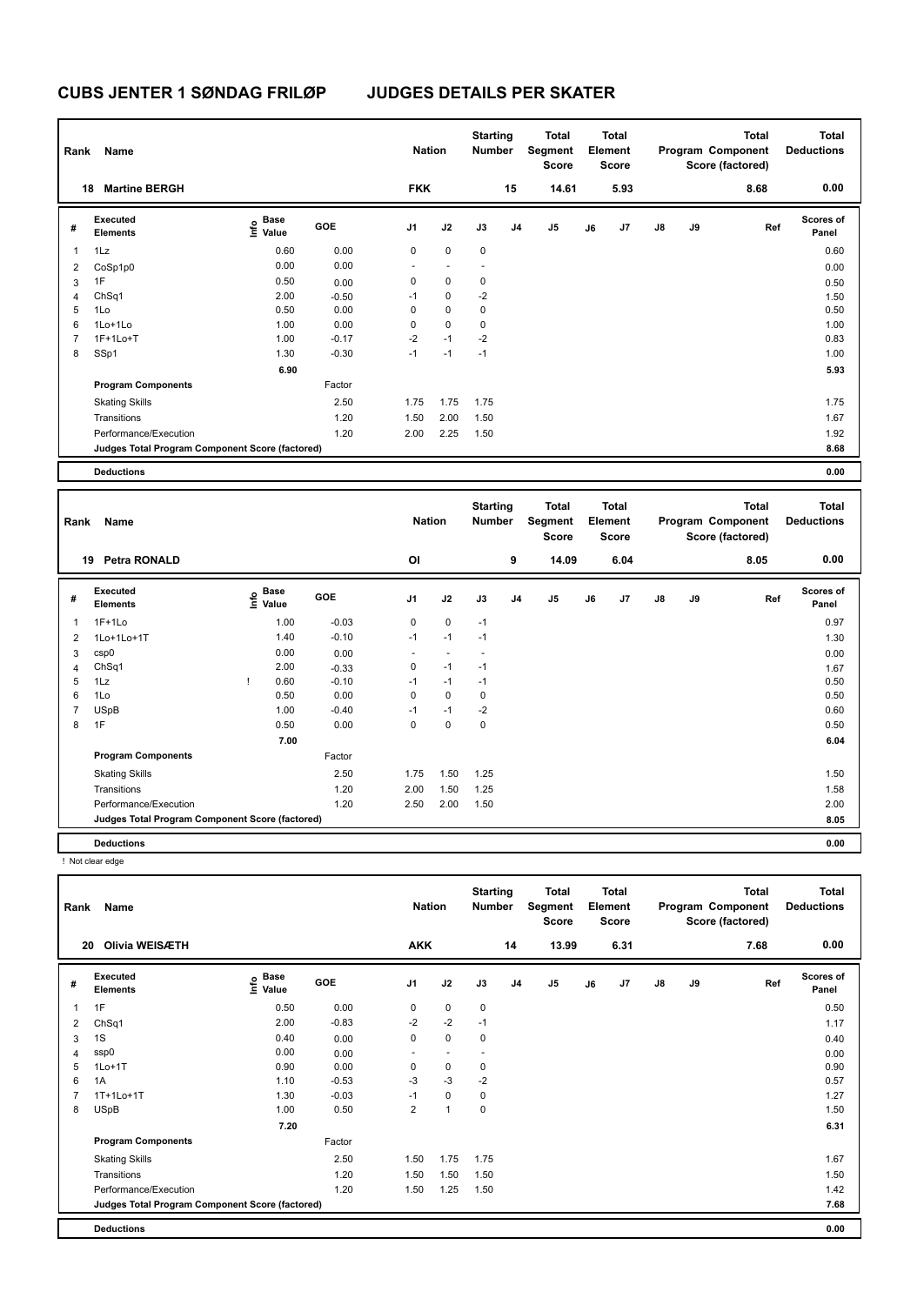| Rank           | Name                                            |                           |         | <b>Nation</b>  |             | <b>Starting</b><br><b>Number</b> |                | Total<br>Segment<br><b>Score</b> |    | <b>Total</b><br>Element<br>Score |               |    | <b>Total</b><br>Program Component<br>Score (factored) | <b>Total</b><br><b>Deductions</b> |
|----------------|-------------------------------------------------|---------------------------|---------|----------------|-------------|----------------------------------|----------------|----------------------------------|----|----------------------------------|---------------|----|-------------------------------------------------------|-----------------------------------|
|                | <b>Live TOFTE</b><br>21                         |                           |         | <b>AKK</b>     |             |                                  | 29             | 13.95                            |    | 5.57                             |               |    | 8.38                                                  | 0.00                              |
| #              | Executed<br><b>Elements</b>                     | Base<br>o Base<br>⊆ Value | GOE     | J <sub>1</sub> | J2          | J3                               | J <sub>4</sub> | J5                               | J6 | J7                               | $\mathsf{J}8$ | J9 | Ref                                                   | <b>Scores of</b><br>Panel         |
| $\overline{1}$ | 1F                                              | 0.50                      | 0.00    | 0              | $\mathbf 0$ | $\mathbf 0$                      |                |                                  |    |                                  |               |    |                                                       | 0.50                              |
| $\overline{2}$ | ssp0                                            | 0.00                      | 0.00    |                |             |                                  |                |                                  |    |                                  |               |    |                                                       | 0.00                              |
| 3              | ChSq1                                           | 2.00                      | $-0.50$ | $-1$           | $-1$        | $-1$                             |                |                                  |    |                                  |               |    |                                                       | 1.50                              |
| $\overline{4}$ | $1S+1Lo$                                        | 0.90                      | 0.00    | 0              | $\mathbf 0$ | 0                                |                |                                  |    |                                  |               |    |                                                       | 0.90                              |
| 5              | 1F+1T+1Lo                                       | 1.40                      | 0.00    | 0              | $\mathbf 0$ | $\mathbf 0$                      |                |                                  |    |                                  |               |    |                                                       | 1.40                              |
| 6              | 1A                                              | 1.10                      | $-0.40$ | $-2$           | $-2$        | $-2$                             |                |                                  |    |                                  |               |    |                                                       | 0.70                              |
| 7              | 1Lz                                             | 0.60                      | $-0.03$ | $-1$           | $\mathbf 0$ | $\mathbf 0$                      |                |                                  |    |                                  |               |    |                                                       | 0.57                              |
| 8              | cosp1p0                                         | 0.00                      | 0.00    |                |             |                                  |                |                                  |    |                                  |               |    |                                                       | 0.00                              |
|                |                                                 | 6.50                      |         |                |             |                                  |                |                                  |    |                                  |               |    |                                                       | 5.57                              |
|                | <b>Program Components</b>                       |                           | Factor  |                |             |                                  |                |                                  |    |                                  |               |    |                                                       |                                   |
|                | <b>Skating Skills</b>                           |                           | 2.50    | 2.00           | 1.75        | 1.50                             |                |                                  |    |                                  |               |    |                                                       | 1.75                              |
|                | Transitions                                     |                           | 1.20    | 1.75           | 1.75        | 1.25                             |                |                                  |    |                                  |               |    |                                                       | 1.58                              |
|                | Performance/Execution                           |                           | 1.20    | 2.00           | 1.75        | 1.50                             |                |                                  |    |                                  |               |    |                                                       | 1.75                              |
|                | Judges Total Program Component Score (factored) |                           |         |                |             |                                  |                |                                  |    |                                  |               |    |                                                       | 8.38                              |
|                | <b>Deductions</b>                               |                           |         |                |             |                                  |                |                                  |    |                                  |               |    |                                                       | 0.00                              |

| Rank           | Name                                            |                                           |         | <b>Nation</b>            |                | <b>Starting</b><br><b>Number</b> |                | <b>Total</b><br>Segment<br><b>Score</b> |    | <b>Total</b><br>Element<br><b>Score</b> |               |    | <b>Total</b><br>Program Component<br>Score (factored) | <b>Total</b><br><b>Deductions</b> |
|----------------|-------------------------------------------------|-------------------------------------------|---------|--------------------------|----------------|----------------------------------|----------------|-----------------------------------------|----|-----------------------------------------|---------------|----|-------------------------------------------------------|-----------------------------------|
|                | <b>Elin SCHIBBYE</b><br>22                      |                                           |         | OI                       |                |                                  | 19             | 13.82                                   |    | 5.24                                    |               |    | 8.58                                                  | 0.00                              |
| #              | Executed<br><b>Elements</b>                     | $\frac{e}{E}$ Base<br>$\frac{e}{E}$ Value | GOE     | J <sub>1</sub>           | J2             | J3                               | J <sub>4</sub> | J <sub>5</sub>                          | J6 | J7                                      | $\mathsf{J}8$ | J9 | Ref                                                   | Scores of<br>Panel                |
| 1              | 1Lo+1Lo+1Lo                                     | 1.50                                      | 0.00    | $\mathbf 0$              | $\mathbf 0$    | $\pmb{0}$                        |                |                                         |    |                                         |               |    |                                                       | 1.50                              |
| 2              | ChSq1                                           | 2.00                                      | $-0.33$ | 0                        | $\pmb{0}$      | $-2$                             |                |                                         |    |                                         |               |    |                                                       | 1.67                              |
| 3              | cosp1p0                                         | 0.00                                      | 0.00    | ٠                        | $\blacksquare$ | $\overline{\phantom{a}}$         |                |                                         |    |                                         |               |    |                                                       | 0.00                              |
| $\overline{4}$ | $1F+1Lo$                                        | 1.00                                      | 0.00    | 0                        | $\mathbf 0$    | 0                                |                |                                         |    |                                         |               |    |                                                       | 1.00                              |
| 5              | CSp0                                            | 0.00                                      | 0.00    | $\overline{\phantom{a}}$ | $\sim$         | ٠                                |                |                                         |    |                                         |               |    |                                                       | 0.00                              |
| 6              | 1Lz                                             | 0.60                                      | $-0.03$ | $-1$                     | $\mathbf 0$    | 0                                |                |                                         |    |                                         |               |    |                                                       | 0.57                              |
| $\overline{7}$ | 1F                                              | 0.50                                      | 0.00    | 0                        | $\mathbf 0$    | $\pmb{0}$                        |                |                                         |    |                                         |               |    |                                                       | 0.50                              |
| 8              | A                                               | 0.00                                      | 0.00    | ÷                        |                |                                  |                |                                         |    |                                         |               |    |                                                       | 0.00                              |
|                |                                                 | 5.60                                      |         |                          |                |                                  |                |                                         |    |                                         |               |    |                                                       | 5.24                              |
|                | <b>Program Components</b>                       |                                           | Factor  |                          |                |                                  |                |                                         |    |                                         |               |    |                                                       |                                   |
|                | <b>Skating Skills</b>                           |                                           | 2.50    | 1.75                     | 1.75           | 1.75                             |                |                                         |    |                                         |               |    |                                                       | 1.75                              |
|                | Transitions                                     |                                           | 1.20    | 2.00                     | 1.25           | 1.25                             |                |                                         |    |                                         |               |    |                                                       | 1.50                              |
|                | Performance/Execution                           |                                           | 1.20    | 2.75                     | 1.50           | 1.75                             |                |                                         |    |                                         |               |    |                                                       | 2.00                              |
|                | Judges Total Program Component Score (factored) |                                           |         |                          |                |                                  |                |                                         |    |                                         |               |    |                                                       | 8.58                              |
|                |                                                 |                                           |         |                          |                |                                  |                |                                         |    |                                         |               |    |                                                       |                                   |

| Rank | Name                                            |                    |            | <b>Nation</b>            |                          | <b>Starting</b><br><b>Number</b> |                | <b>Total</b><br>Segment<br><b>Score</b> |    | <b>Total</b><br>Element<br><b>Score</b> |    |    | <b>Total</b><br>Program Component<br>Score (factored) | <b>Total</b><br><b>Deductions</b> |
|------|-------------------------------------------------|--------------------|------------|--------------------------|--------------------------|----------------------------------|----------------|-----------------------------------------|----|-----------------------------------------|----|----|-------------------------------------------------------|-----------------------------------|
| 23   | <b>Carly Camilla NILSEN BERG</b>                |                    |            | OI                       |                          |                                  | $\overline{7}$ | 13.28                                   |    | 5.20                                    |    |    | 8.08                                                  | 0.00                              |
| #    | Executed<br><b>Elements</b>                     | $\frac{e}{E}$ Base | <b>GOE</b> | J <sub>1</sub>           | J2                       | J3                               | J <sub>4</sub> | J <sub>5</sub>                          | J6 | J <sub>7</sub>                          | J8 | J9 | Ref                                                   | <b>Scores of</b><br>Panel         |
| 1    | CSp0                                            | 0.00               | 0.00       |                          |                          | $\overline{\phantom{a}}$         |                |                                         |    |                                         |    |    |                                                       | 0.00                              |
| 2    | 1F                                              | 0.50               | 0.00       | 0                        | $\mathbf 0$              | 0                                |                |                                         |    |                                         |    |    |                                                       | 0.50                              |
| 3    | Α                                               | 0.00               | 0.00       | $\overline{\phantom{0}}$ | $\overline{\phantom{a}}$ |                                  |                |                                         |    |                                         |    |    |                                                       | 0.00                              |
| 4    | 1Lo+1Lo+1Lo                                     | 1.50               | 0.00       | 0                        | $\mathbf 0$              | 0                                |                |                                         |    |                                         |    |    |                                                       | 1.50                              |
| 5    | ChSq1                                           | 2.00               | $-0.33$    | 0                        | $-1$                     | $-1$                             |                |                                         |    |                                         |    |    |                                                       | 1.67                              |
| 6    | ccosp1p                                         | 0.00               | 0.00       | ٠                        | $\overline{a}$           |                                  |                |                                         |    |                                         |    |    |                                                       | 0.00                              |
|      | $1F+1Lo$                                        | 1.00               | 0.00       | 0                        | $\mathbf 0$              | 0                                |                |                                         |    |                                         |    |    |                                                       | 1.00                              |
| 8    | 1Lz                                             | 0.60               | $-0.07$    | 0                        | $-1$                     | $-1$                             |                |                                         |    |                                         |    |    |                                                       | 0.53                              |
|      |                                                 | 5.60               |            |                          |                          |                                  |                |                                         |    |                                         |    |    |                                                       | 5.20                              |
|      | <b>Program Components</b>                       |                    | Factor     |                          |                          |                                  |                |                                         |    |                                         |    |    |                                                       |                                   |
|      | <b>Skating Skills</b>                           |                    | 2.50       | 2.25                     | 1.50                     | 1.50                             |                |                                         |    |                                         |    |    |                                                       | 1.75                              |
|      | Transitions                                     |                    | 1.20       | 2.00                     | 1.75                     | 1.25                             |                |                                         |    |                                         |    |    |                                                       | 1.67                              |
|      | Performance/Execution                           |                    | 1.20       | 2.00                     | 1.25                     | 1.00                             |                |                                         |    |                                         |    |    |                                                       | 1.42                              |
|      | Judges Total Program Component Score (factored) |                    |            |                          |                          |                                  |                |                                         |    |                                         |    |    |                                                       | 8.08                              |
|      | <b>Deductions</b>                               |                    |            |                          |                          |                                  |                |                                         |    |                                         |    |    |                                                       | 0.00                              |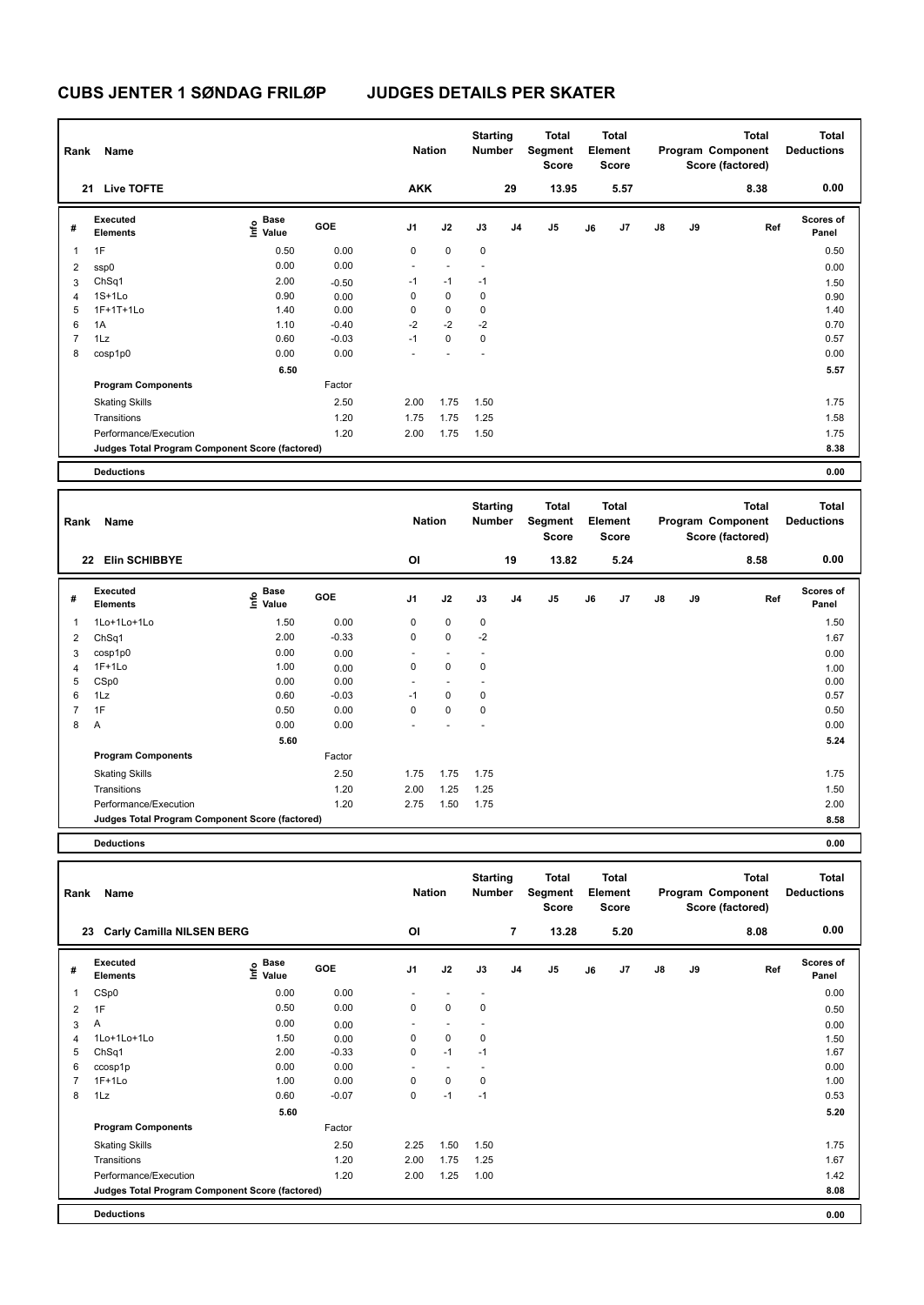| Rank           | Name                                            |                           |         | <b>Nation</b>            |                          | <b>Starting</b><br><b>Number</b> |                | Total<br>Segment<br><b>Score</b> |    | <b>Total</b><br>Element<br><b>Score</b> |               |    | <b>Total</b><br>Program Component<br>Score (factored) | <b>Total</b><br><b>Deductions</b> |
|----------------|-------------------------------------------------|---------------------------|---------|--------------------------|--------------------------|----------------------------------|----------------|----------------------------------|----|-----------------------------------------|---------------|----|-------------------------------------------------------|-----------------------------------|
|                | <b>Emma MATOSIC</b><br>24                       |                           |         | OI                       |                          |                                  | 3              | 13.12                            |    | 5.14                                    |               |    | 7.98                                                  | 0.00                              |
| #              | Executed<br><b>Elements</b>                     | Base<br>o Base<br>⊆ Value | GOE     | J <sub>1</sub>           | J2                       | J3                               | J <sub>4</sub> | J <sub>5</sub>                   | J6 | J7                                      | $\mathsf{J}8$ | J9 | Ref                                                   | <b>Scores of</b><br>Panel         |
| 1              | $1F+1Lo$                                        | 1.00                      | 0.00    | 0                        | 0                        | $\mathbf 0$                      |                |                                  |    |                                         |               |    |                                                       | 1.00                              |
| $\overline{2}$ | 1Lo+Lo+1F                                       | 1.00                      | $-0.03$ | $-1$                     | 0                        | 0                                |                |                                  |    |                                         |               |    |                                                       | 0.97                              |
| 3              | csp0                                            | 0.00                      | 0.00    | $\overline{\phantom{a}}$ | $\overline{\phantom{a}}$ |                                  |                |                                  |    |                                         |               |    |                                                       | 0.00                              |
| $\overline{4}$ | 1Lo                                             | 0.50                      | 0.07    | 1                        | $\mathbf 0$              | 0                                |                |                                  |    |                                         |               |    |                                                       | 0.57                              |
| 5              | ssp0                                            | 0.00                      | 0.00    | $\overline{\phantom{a}}$ |                          |                                  |                |                                  |    |                                         |               |    |                                                       | 0.00                              |
| 6              | ChSq1                                           | 2.00                      | $-0.50$ | $-1$                     | $-1$                     | $-1$                             |                |                                  |    |                                         |               |    |                                                       | 1.50                              |
| $\overline{7}$ | 1Lo                                             | 0.50                      | 0.07    | 1                        | $\mathbf 0$              | 0                                |                |                                  |    |                                         |               |    |                                                       | 0.57                              |
| 8              | 1Lz                                             | 0.60                      | $-0.07$ | $-1$                     | $\mathbf 0$              | $-1$                             |                |                                  |    |                                         |               |    |                                                       | 0.53                              |
|                |                                                 | 5.60                      |         |                          |                          |                                  |                |                                  |    |                                         |               |    |                                                       | 5.14                              |
|                | <b>Program Components</b>                       |                           | Factor  |                          |                          |                                  |                |                                  |    |                                         |               |    |                                                       |                                   |
|                | <b>Skating Skills</b>                           |                           | 2.50    | 2.25                     | 1.50                     | 1.50                             |                |                                  |    |                                         |               |    |                                                       | 1.75                              |
|                | Transitions                                     |                           | 1.20    | 2.50                     | 1.25                     | 1.50                             |                |                                  |    |                                         |               |    |                                                       | 1.75                              |
|                | Performance/Execution                           |                           | 1.20    | 1.75                     | 1.00                     | 1.00                             |                |                                  |    |                                         |               |    |                                                       | 1.25                              |
|                | Judges Total Program Component Score (factored) |                           |         |                          |                          |                                  |                |                                  |    |                                         |               |    |                                                       | 7.98                              |
|                | <b>Deductions</b>                               |                           |         |                          |                          |                                  |                |                                  |    |                                         |               |    |                                                       | 0.00                              |

| Rank           | Name                                            |                                  |         | <b>Nation</b>  |             | <b>Starting</b><br><b>Number</b> |                | Total<br>Segment<br><b>Score</b> |    | Total<br>Element<br><b>Score</b> |               |    | <b>Total</b><br>Program Component<br>Score (factored) | <b>Total</b><br><b>Deductions</b> |
|----------------|-------------------------------------------------|----------------------------------|---------|----------------|-------------|----------------------------------|----------------|----------------------------------|----|----------------------------------|---------------|----|-------------------------------------------------------|-----------------------------------|
| 25             | <b>Mathea JOHANNSON</b>                         |                                  |         | <b>SSK</b>     |             |                                  | 1              | 13.07                            |    | 6.84                             |               |    | 6.23                                                  | 0.00                              |
| #              | Executed<br><b>Elements</b>                     | <b>Base</b><br>o Base<br>⊆ Value | GOE     | J <sub>1</sub> | J2          | J3                               | J <sub>4</sub> | J5                               | J6 | J7                               | $\mathsf{J}8$ | J9 | Ref                                                   | Scores of<br>Panel                |
| $\mathbf 1$    | $1Lz+1T$                                        | 1.00                             | $-0.10$ | $-1$           | $-1$        | $-1$                             |                |                                  |    |                                  |               |    |                                                       | 0.90                              |
| $\overline{2}$ | 1A                                              | 1.10                             | $-0.60$ | $-3$           | $-3$        | $-3$                             |                |                                  |    |                                  |               |    |                                                       | 0.50                              |
| 3              | SSpB                                            | 1.10                             | $-0.20$ | $-1$           | $\mathbf 0$ | $-1$                             |                |                                  |    |                                  |               |    |                                                       | 0.90                              |
| $\overline{4}$ | ChSq1                                           | 2.00                             | $-0.83$ | $-2$           | $-2$        | $-1$                             |                |                                  |    |                                  |               |    |                                                       | 1.17                              |
| 5              | 1F+1Lo+1Lo                                      | 1.50                             | 0.00    | 0              | $\mathbf 0$ | $\mathbf 0$                      |                |                                  |    |                                  |               |    |                                                       | 1.50                              |
| 6              | 1Lz                                             | 0.60                             | $-0.03$ | $-1$           | $\mathbf 0$ | $\mathbf 0$                      |                |                                  |    |                                  |               |    |                                                       | 0.57                              |
| $\overline{7}$ | 1Lo                                             | 0.50                             | 0.00    | 0              | $\mathbf 0$ | $\mathbf 0$                      |                |                                  |    |                                  |               |    |                                                       | 0.50                              |
| 8              | CCoSp2pB                                        | 1.20                             | $-0.40$ | $-1$           | $-1$        | $-2$                             |                |                                  |    |                                  |               |    |                                                       | 0.80                              |
|                |                                                 | 9.00                             |         |                |             |                                  |                |                                  |    |                                  |               |    |                                                       | 6.84                              |
|                | <b>Program Components</b>                       |                                  | Factor  |                |             |                                  |                |                                  |    |                                  |               |    |                                                       |                                   |
|                | <b>Skating Skills</b>                           |                                  | 2.50    | 1.25           | 1.25        | 1.25                             |                |                                  |    |                                  |               |    |                                                       | 1.25                              |
|                | Transitions                                     |                                  | 1.20    | 1.50           | 1.00        | 1.25                             |                |                                  |    |                                  |               |    |                                                       | 1.25                              |
|                | Performance/Execution                           |                                  | 1.20    | 1.50           | 1.00        | 1.50                             |                |                                  |    |                                  |               |    |                                                       | 1.33                              |
|                | Judges Total Program Component Score (factored) |                                  |         |                |             |                                  |                |                                  |    |                                  |               |    |                                                       | 6.23                              |
|                | <b>Deductions</b>                               |                                  |         |                |             |                                  |                |                                  |    |                                  |               |    |                                                       | 0.00                              |

| Rank           | Name                                            |                              |            | <b>Nation</b>  |                | <b>Starting</b><br><b>Number</b> |                | <b>Total</b><br>Segment<br><b>Score</b> |    | <b>Total</b><br>Element<br><b>Score</b> |               |    | <b>Total</b><br>Program Component<br>Score (factored) | <b>Total</b><br><b>Deductions</b> |
|----------------|-------------------------------------------------|------------------------------|------------|----------------|----------------|----------------------------------|----------------|-----------------------------------------|----|-----------------------------------------|---------------|----|-------------------------------------------------------|-----------------------------------|
| 26             | <b>Caroline Cecilie GJØLSTAD</b>                |                              |            | <b>TT</b>      |                |                                  | 37             | 12.40                                   |    | 5.77                                    |               |    | 6.63                                                  | 0.00                              |
| #              | Executed<br><b>Elements</b>                     | <b>Base</b><br>Info<br>Value | <b>GOE</b> | J <sub>1</sub> | J2             | J3                               | J <sub>4</sub> | J <sub>5</sub>                          | J6 | J7                                      | $\mathsf{J}8$ | J9 | Ref                                                   | <b>Scores of</b><br>Panel         |
| 1              | 1S                                              | 0.40                         | 0.00       | 0              | $\mathbf 0$    | $\mathbf 0$                      |                |                                         |    |                                         |               |    |                                                       | 0.40                              |
| $\overline{2}$ | <b>USpB</b>                                     | 1.00                         | $-0.30$    | $-1$           | $-1$           | $-1$                             |                |                                         |    |                                         |               |    |                                                       | 0.70                              |
| 3              | 1Lo                                             | 0.50                         | 0.00       | 0              | $\mathbf 0$    | 0                                |                |                                         |    |                                         |               |    |                                                       | 0.50                              |
| $\overline{4}$ | 1S+1Lo+1T                                       | 1.30                         | $-0.10$    | $-2$           | $\mathbf 0$    | $-1$                             |                |                                         |    |                                         |               |    |                                                       | 1.20                              |
| 5              | ChSq1                                           | 2.00                         | 0.07       | 0              | $\overline{1}$ | $-1$                             |                |                                         |    |                                         |               |    |                                                       | 2.07                              |
| 6              | ssp0                                            | 0.00                         | 0.00       | ٠              |                |                                  |                |                                         |    |                                         |               |    |                                                       | 0.00                              |
| $\overline{7}$ | $1F+1T$                                         | 0.90                         | 0.00       | 0              | $\mathbf 0$    | $\mathbf 0$                      |                |                                         |    |                                         |               |    |                                                       | 0.90                              |
|                |                                                 | 6.10                         |            |                |                |                                  |                |                                         |    |                                         |               |    |                                                       | 5.77                              |
|                | <b>Program Components</b>                       |                              | Factor     |                |                |                                  |                |                                         |    |                                         |               |    |                                                       |                                   |
|                | <b>Skating Skills</b>                           |                              | 2.50       | 1.25           | 1.00           | 1.75                             |                |                                         |    |                                         |               |    |                                                       | 1.33                              |
|                | Transitions                                     |                              | 1.20       | 1.50           | 1.00           | 1.50                             |                |                                         |    |                                         |               |    |                                                       | 1.33                              |
|                | Performance/Execution                           |                              | 1.20       | 1.50           | 1.25           | 1.50                             |                |                                         |    |                                         |               |    |                                                       | 1.42                              |
|                | Judges Total Program Component Score (factored) |                              |            |                |                |                                  |                |                                         |    |                                         |               |    |                                                       | 6.63                              |
|                | <b>Deductions</b>                               |                              |            |                |                |                                  |                |                                         |    |                                         |               |    |                                                       | 0.00                              |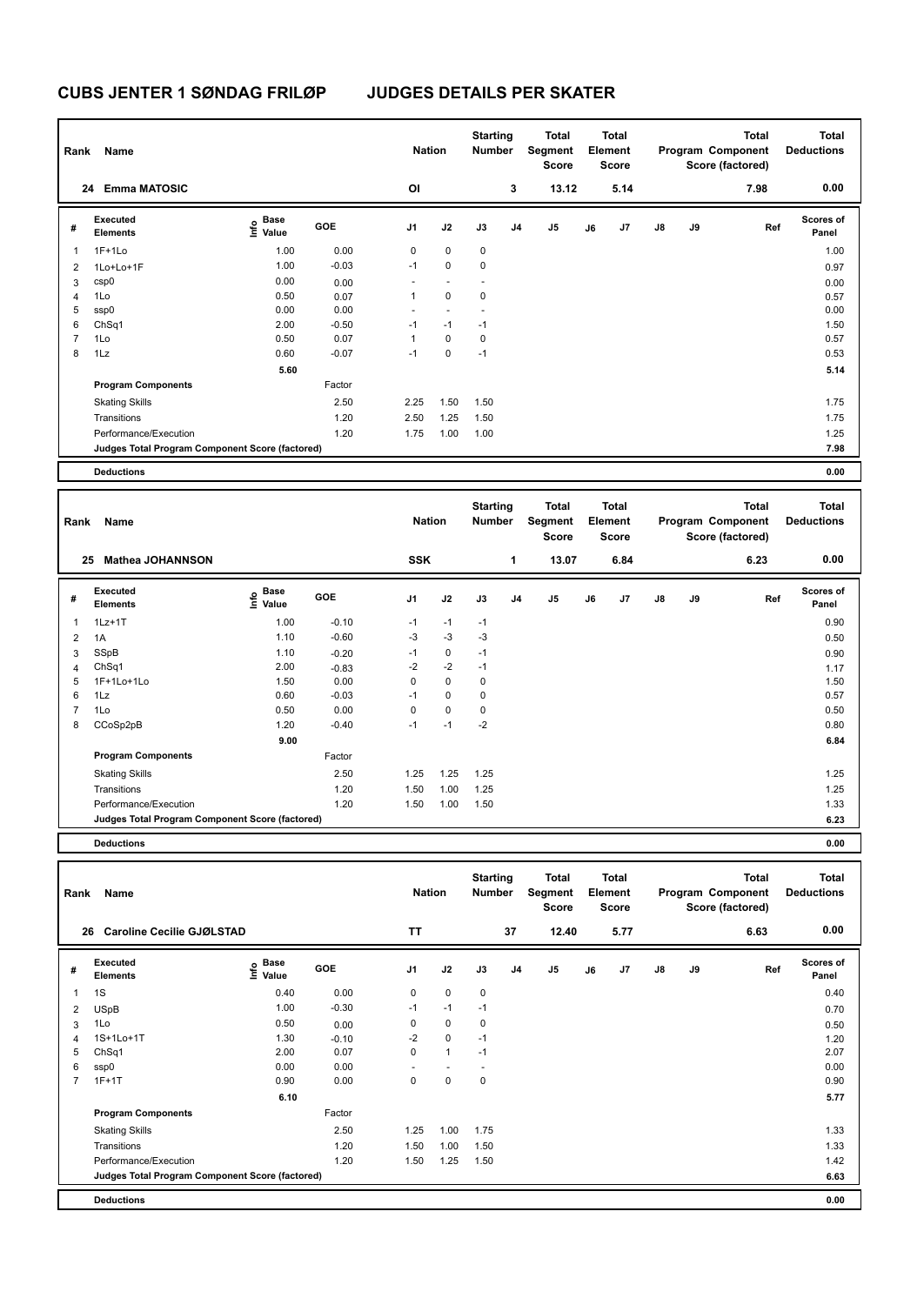| Rank           | Name                                            |                              |         | <b>Nation</b>            |                          | <b>Starting</b><br><b>Number</b> |                | <b>Total</b><br>Segment<br><b>Score</b> |    | <b>Total</b><br>Element<br><b>Score</b> |               |    | <b>Total</b><br>Program Component<br>Score (factored) | <b>Total</b><br><b>Deductions</b> |
|----------------|-------------------------------------------------|------------------------------|---------|--------------------------|--------------------------|----------------------------------|----------------|-----------------------------------------|----|-----------------------------------------|---------------|----|-------------------------------------------------------|-----------------------------------|
| 27             | <b>Linnea Marie JØRGENSEN</b>                   |                              |         | <b>TIN</b>               |                          |                                  | 6              | 11.67                                   |    | 5.24                                    |               |    | 6.43                                                  | 0.00                              |
| #              | Executed<br><b>Elements</b>                     | <b>Base</b><br>Info<br>Value | GOE     | J <sub>1</sub>           | J2                       | J3                               | J <sub>4</sub> | J5                                      | J6 | J7                                      | $\mathsf{J}8$ | J9 | Ref                                                   | <b>Scores of</b><br>Panel         |
| $\overline{1}$ | 1S                                              | 0.40                         | 0.00    | 0                        | $\mathbf 0$              | $\mathbf 0$                      |                |                                         |    |                                         |               |    |                                                       | 0.40                              |
| $\overline{2}$ | $1T+1T$                                         | 0.80                         | $-0.03$ | $-1$                     | $\mathbf 0$              | 0                                |                |                                         |    |                                         |               |    |                                                       | 0.77                              |
| 3              | <b>USpB</b>                                     | 1.00                         | $-0.50$ | $-1$                     | $-2$                     | $-2$                             |                |                                         |    |                                         |               |    |                                                       | 0.50                              |
| $\overline{4}$ | 1Lo                                             | 0.50                         | 0.00    | 0                        | $\mathbf 0$              | 0                                |                |                                         |    |                                         |               |    |                                                       | 0.50                              |
| 5              | $1S+1T+1T$                                      | 1.20                         | $-0.10$ | $-1$                     | $-1$                     | $-1$                             |                |                                         |    |                                         |               |    |                                                       | 1.10                              |
| 6              | ChSq1                                           | 2.00                         | $-0.50$ | $-1$                     | $\mathbf 0$              | $-2$                             |                |                                         |    |                                         |               |    |                                                       | 1.50                              |
| 7              | SSp0                                            | 0.00                         | 0.00    | $\overline{\phantom{a}}$ | $\overline{\phantom{a}}$ |                                  |                |                                         |    |                                         |               |    |                                                       | 0.00                              |
| 8              | 1F                                              | 0.50                         | $-0.03$ | $-1$                     | $\mathbf 0$              | $\mathbf 0$                      |                |                                         |    |                                         |               |    |                                                       | 0.47                              |
|                |                                                 | 6.40                         |         |                          |                          |                                  |                |                                         |    |                                         |               |    |                                                       | 5.24                              |
|                | <b>Program Components</b>                       |                              | Factor  |                          |                          |                                  |                |                                         |    |                                         |               |    |                                                       |                                   |
|                | <b>Skating Skills</b>                           |                              | 2.50    | 1.25                     | 1.50                     | 1.00                             |                |                                         |    |                                         |               |    |                                                       | 1.25                              |
|                | Transitions                                     |                              | 1.20    | 1.25                     | 1.50                     | 0.75                             |                |                                         |    |                                         |               |    |                                                       | 1.17                              |
|                | Performance/Execution                           |                              | 1.20    | 1.75                     | 1.75                     | 1.25                             |                |                                         |    |                                         |               |    |                                                       | 1.58                              |
|                | Judges Total Program Component Score (factored) |                              |         |                          |                          |                                  |                |                                         |    |                                         |               |    |                                                       | 6.43                              |
|                | <b>Deductions</b>                               |                              |         |                          |                          |                                  |                |                                         |    |                                         |               |    |                                                       | 0.00                              |

| Rank           | Name                                            |      |                      |         | <b>Nation</b>  |             | <b>Starting</b><br><b>Number</b> |                | Total<br>Segment<br><b>Score</b> |    | Total<br>Element<br><b>Score</b> |               |    | <b>Total</b><br>Program Component<br>Score (factored) | <b>Total</b><br><b>Deductions</b> |
|----------------|-------------------------------------------------|------|----------------------|---------|----------------|-------------|----------------------------------|----------------|----------------------------------|----|----------------------------------|---------------|----|-------------------------------------------------------|-----------------------------------|
|                | Hedda SØRENSEN AAREVOLL<br>28                   |      |                      |         | <b>BKK</b>     |             |                                  | 27             | 11.67                            |    | 6.27                             |               |    | 5.40                                                  | 0.00                              |
| #              | Executed<br><b>Elements</b>                     | ١nfo | <b>Base</b><br>Value | GOE     | J <sub>1</sub> | J2          | J3                               | J <sub>4</sub> | J <sub>5</sub>                   | J6 | J7                               | $\mathsf{J}8$ | J9 | Ref                                                   | <b>Scores of</b><br>Panel         |
| $\mathbf 1$    | 1Lze+1Lo+1T                                     | e    | 1.40                 | $-0.23$ | $-2$           | $-3$        | $-2$                             |                |                                  |    |                                  |               |    |                                                       | 1.17                              |
| 2              | CSpB                                            |      | 1.10                 | $-0.10$ | $-1$           | $\mathbf 0$ | 0                                |                |                                  |    |                                  |               |    |                                                       | 1.00                              |
| 3              | $1F+T$                                          |      | 0.50                 | $-0.10$ | $-2$           | $-1$        | $\mathbf 0$                      |                |                                  |    |                                  |               |    |                                                       | 0.40                              |
| $\overline{4}$ | 1Lo                                             |      | 0.50                 | 0.00    | 0              | $\mathbf 0$ | 0                                |                |                                  |    |                                  |               |    |                                                       | 0.50                              |
| 5              | SSpB                                            |      | 1.10                 | $-0.10$ | 0              | $\mathbf 0$ | $-1$                             |                |                                  |    |                                  |               |    |                                                       | 1.00                              |
| 6              | 1S                                              |      | 0.40                 | 0.00    | 0              | $\mathbf 0$ | 0                                |                |                                  |    |                                  |               |    |                                                       | 0.40                              |
| $\overline{7}$ | ChSq1                                           |      | 2.00                 | $-0.67$ | $-2$           | $-1$        | $-1$                             |                |                                  |    |                                  |               |    |                                                       | 1.33                              |
| 8              | 1F                                              |      | 0.50                 | $-0.03$ | $-1$           | $\Omega$    | 0                                |                |                                  |    |                                  |               |    |                                                       | 0.47                              |
|                |                                                 |      | 7.50                 |         |                |             |                                  |                |                                  |    |                                  |               |    |                                                       | 6.27                              |
|                | <b>Program Components</b>                       |      |                      | Factor  |                |             |                                  |                |                                  |    |                                  |               |    |                                                       |                                   |
|                | <b>Skating Skills</b>                           |      |                      | 2.50    | 1.25           | 1.00        | 1.00                             |                |                                  |    |                                  |               |    |                                                       | 1.08                              |
|                | Transitions                                     |      |                      | 1.20    | 1.25           | 0.75        | 1.25                             |                |                                  |    |                                  |               |    |                                                       | 1.08                              |
|                | Performance/Execution                           |      |                      | 1.20    | 1.50           | 0.50        | 1.50                             |                |                                  |    |                                  |               |    |                                                       | 1.17                              |
|                | Judges Total Program Component Score (factored) |      |                      |         |                |             |                                  |                |                                  |    |                                  |               |    |                                                       | 5.40                              |
|                | <b>Deductions</b>                               |      |                      |         |                |             |                                  |                |                                  |    |                                  |               |    |                                                       | 0.00                              |

e Wrong edge

| Rank           | Name                                            |                                    |            | <b>Nation</b>  |                          | <b>Starting</b><br><b>Number</b> |                | Total<br>Segment<br><b>Score</b> |    | <b>Total</b><br>Element<br><b>Score</b> |               |    | <b>Total</b><br>Program Component<br>Score (factored) | <b>Total</b><br><b>Deductions</b> |
|----------------|-------------------------------------------------|------------------------------------|------------|----------------|--------------------------|----------------------------------|----------------|----------------------------------|----|-----------------------------------------|---------------|----|-------------------------------------------------------|-----------------------------------|
| 29             | <b>June BERGH</b>                               |                                    |            | <b>FKK</b>     |                          |                                  | 31             | 11.27                            |    | 4.94                                    |               |    | 6.33                                                  | 0.00                              |
| #              | Executed<br><b>Elements</b>                     | <b>Base</b><br>$\frac{6}{5}$ Value | <b>GOE</b> | J <sub>1</sub> | J2                       | J3                               | J <sub>4</sub> | J <sub>5</sub>                   | J6 | J7                                      | $\mathsf{J}8$ | J9 | Ref                                                   | Scores of<br>Panel                |
| 1              | $1T+1T$                                         | 0.80                               | 0.00       | 0              | $\mathbf 0$              | 0                                |                |                                  |    |                                         |               |    |                                                       | 0.80                              |
| $\overline{2}$ | 1F                                              | 0.50                               | 0.00       | 0              | $\mathbf 0$              | $\mathbf 0$                      |                |                                  |    |                                         |               |    |                                                       | 0.50                              |
| 3              | csp0                                            | 0.00                               | 0.00       | ٠              | $\overline{\phantom{a}}$ | ٠                                |                |                                  |    |                                         |               |    |                                                       | 0.00                              |
| $\overline{4}$ | ChSq1                                           | 2.00                               | $-0.33$    | $-1$           | 0                        | $-1$                             |                |                                  |    |                                         |               |    |                                                       | 1.67                              |
| 5              | $1$ Lo $+1$ Lo                                  | 1.00                               | 0.00       | 0              | $\mathbf 0$              | 0                                |                |                                  |    |                                         |               |    |                                                       | 1.00                              |
| 6              | 1S                                              | 0.40                               | 0.00       | 0              | $\mathbf 0$              | 0                                |                |                                  |    |                                         |               |    |                                                       | 0.40                              |
| $\overline{7}$ | 1Lz                                             | 0.60                               | $-0.03$    | $-1$           | $\mathbf 0$              | 0                                |                |                                  |    |                                         |               |    |                                                       | 0.57                              |
| 8              | ssp0                                            | 0.00                               | 0.00       | ٠              |                          | ٠                                |                |                                  |    |                                         |               |    |                                                       | 0.00                              |
|                |                                                 | 5.30                               |            |                |                          |                                  |                |                                  |    |                                         |               |    |                                                       | 4.94                              |
|                | <b>Program Components</b>                       |                                    | Factor     |                |                          |                                  |                |                                  |    |                                         |               |    |                                                       |                                   |
|                | <b>Skating Skills</b>                           |                                    | 2.50       | 1.25           | 1.25                     | 1.50                             |                |                                  |    |                                         |               |    |                                                       | 1.33                              |
|                | Transitions                                     |                                    | 1.20       | 1.25           | 0.75                     | 1.50                             |                |                                  |    |                                         |               |    |                                                       | 1.17                              |
|                | Performance/Execution                           |                                    | 1.20       | 1.50           | 1.25                     | 1.25                             |                |                                  |    |                                         |               |    |                                                       | 1.33                              |
|                | Judges Total Program Component Score (factored) |                                    |            |                |                          |                                  |                |                                  |    |                                         |               |    |                                                       | 6.33                              |
|                | <b>Deductions</b>                               |                                    |            |                |                          |                                  |                |                                  |    |                                         |               |    |                                                       | 0.00                              |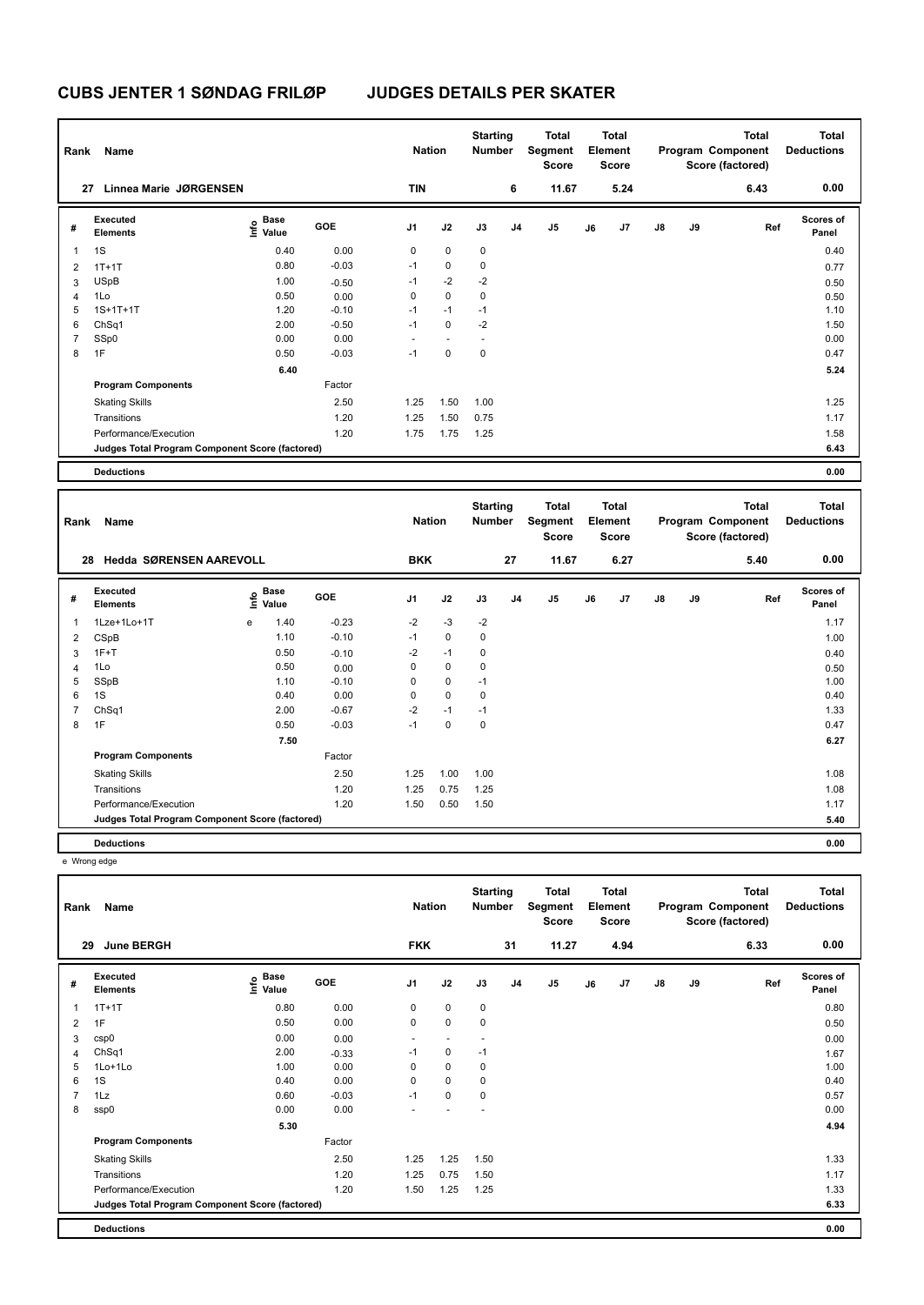| Rank                     | Name                                            |                                  |            | <b>Nation</b>  |                          | <b>Starting</b><br><b>Number</b> |                | <b>Total</b><br>Segment<br>Score |    | <b>Total</b><br>Element<br>Score |               |    | <b>Total</b><br>Program Component<br>Score (factored) | <b>Total</b><br><b>Deductions</b> |
|--------------------------|-------------------------------------------------|----------------------------------|------------|----------------|--------------------------|----------------------------------|----------------|----------------------------------|----|----------------------------------|---------------|----|-------------------------------------------------------|-----------------------------------|
|                          | Maria Lægdene NÆSS<br>30                        |                                  |            | <b>BKK</b>     |                          |                                  | 26             | 11.15                            |    | 4.90                             |               |    | 6.25                                                  | 0.00                              |
| #                        | Executed<br><b>Elements</b>                     | <b>Base</b><br>o Base<br>⊆ Value | <b>GOE</b> | J <sub>1</sub> | J2                       | J3                               | J <sub>4</sub> | J <sub>5</sub>                   | J6 | J7                               | $\mathsf{J}8$ | J9 | Ref                                                   | <b>Scores of</b><br>Panel         |
| $\overline{\phantom{a}}$ | $1S+T+T$                                        | 0.40                             | $-0.20$    | $-3$           | $-2$                     | $-1$                             |                |                                  |    |                                  |               |    |                                                       | 0.20                              |
| $\overline{2}$           | 1F                                              | 0.50                             | 0.00       | 0              | $\mathbf 0$              | 0                                |                |                                  |    |                                  |               |    |                                                       | 0.50                              |
| 3                        | SSpB                                            | 1.10                             | $-0.10$    | 0              | 0                        | $-1$                             |                |                                  |    |                                  |               |    |                                                       | 1.00                              |
| $\overline{4}$           | $1Lo+1T$                                        | 0.90                             | 0.00       | 0              | 0                        | 0                                |                |                                  |    |                                  |               |    |                                                       | 0.90                              |
| 5                        | ChSq1                                           | 2.00                             | $-0.67$    | $-2$           | $-1$                     | $-1$                             |                |                                  |    |                                  |               |    |                                                       | 1.33                              |
| 6                        | 1Lo                                             | 0.50                             | 0.00       | 0              | $\mathbf 0$              | 0                                |                |                                  |    |                                  |               |    |                                                       | 0.50                              |
| 7                        | CoSp1p0                                         | 0.00                             | 0.00       |                | $\overline{\phantom{a}}$ |                                  |                |                                  |    |                                  |               |    |                                                       | 0.00                              |
| 8                        | 1F                                              | 0.50                             | $-0.03$    | 0              | $-1$                     | 0                                |                |                                  |    |                                  |               |    |                                                       | 0.47                              |
|                          |                                                 | 5.90                             |            |                |                          |                                  |                |                                  |    |                                  |               |    |                                                       | 4.90                              |
|                          | <b>Program Components</b>                       |                                  | Factor     |                |                          |                                  |                |                                  |    |                                  |               |    |                                                       |                                   |
|                          | <b>Skating Skills</b>                           |                                  | 2.50       | 1.50           | 1.25                     | 1.50                             |                |                                  |    |                                  |               |    |                                                       | 1.42                              |
|                          | Transitions                                     |                                  | 1.20       | 1.50           | 1.00                     | 1.25                             |                |                                  |    |                                  |               |    |                                                       | 1.25                              |
|                          | Performance/Execution                           |                                  | 1.20       | 1.50           | 1.00                     | 0.50                             |                |                                  |    |                                  |               |    |                                                       | 1.00                              |
|                          | Judges Total Program Component Score (factored) |                                  |            |                |                          |                                  |                |                                  |    |                                  |               |    |                                                       | 6.25                              |
|                          | <b>Deductions</b>                               |                                  |            |                |                          |                                  |                |                                  |    |                                  |               |    |                                                       | 0.00                              |

| Rank           | Name                                            |                           |            | <b>Nation</b>  |             | <b>Starting</b><br><b>Number</b> |                | <b>Total</b><br>Segment<br><b>Score</b> |    | <b>Total</b><br>Element<br><b>Score</b> |               |    | <b>Total</b><br>Program Component<br>Score (factored) | <b>Total</b><br><b>Deductions</b> |
|----------------|-------------------------------------------------|---------------------------|------------|----------------|-------------|----------------------------------|----------------|-----------------------------------------|----|-----------------------------------------|---------------|----|-------------------------------------------------------|-----------------------------------|
|                | <b>Aurora HEIM</b><br>31                        |                           |            | <b>IKK</b>     |             |                                  | 5              | 11.00                                   |    | 4.47                                    |               |    | 6.53                                                  | 0.00                              |
| #              | Executed<br><b>Elements</b>                     | Base<br>o Base<br>⊆ Value | <b>GOE</b> | J <sub>1</sub> | J2          | J3                               | J <sub>4</sub> | J <sub>5</sub>                          | J6 | J7                                      | $\mathsf{J}8$ | J9 | Ref                                                   | <b>Scores of</b><br>Panel         |
|                | ssp0                                            | 0.00                      | 0.00       | ٠              | $\sim$      | $\overline{\phantom{a}}$         |                |                                         |    |                                         |               |    |                                                       | 0.00                              |
| $\overline{2}$ | 1Lo                                             | 0.50                      | $-0.13$    | $-1$           | $-2$        | $-1$                             |                |                                         |    |                                         |               |    |                                                       | 0.37                              |
| 3              | 1S                                              | 0.40                      | 0.00       | 0              | 0           | 0                                |                |                                         |    |                                         |               |    |                                                       | 0.40                              |
| $\overline{4}$ | 1Lo+1Lo                                         | 1.00                      | $-0.03$    | $-1$           | $\mathbf 0$ | 0                                |                |                                         |    |                                         |               |    |                                                       | 0.97                              |
| 5              | ****                                            | 0.00                      | 0.00       | $\overline{a}$ | $\sim$      |                                  |                |                                         |    |                                         |               |    |                                                       | 0.00                              |
| 6              | $1F+1Lo$                                        | 1.00                      | $-0.07$    | $-1$           | $-1$        | 0                                |                |                                         |    |                                         |               |    |                                                       | 0.93                              |
|                | 1F                                              | 0.50                      | $-0.03$    | $-1$           | $\mathbf 0$ | 0                                |                |                                         |    |                                         |               |    |                                                       | 0.47                              |
| 8              | ChSq1                                           | 2.00                      | $-0.67$    | $\mathbf 0$    | $-3$        | $-1$                             |                |                                         |    |                                         |               |    |                                                       | 1.33                              |
|                |                                                 | 5.40                      |            |                |             |                                  |                |                                         |    |                                         |               |    |                                                       | 4.47                              |
|                | <b>Program Components</b>                       |                           | Factor     |                |             |                                  |                |                                         |    |                                         |               |    |                                                       |                                   |
|                | <b>Skating Skills</b>                           |                           | 2.50       | 1.50           | 0.75        | 1.50                             |                |                                         |    |                                         |               |    |                                                       | 1.25                              |
|                | Transitions                                     |                           | 1.20       | 1.50           | 1.25        | 1.00                             |                |                                         |    |                                         |               |    |                                                       | 1.25                              |
|                | Performance/Execution                           |                           | 1.20       | 2.50           | 1.00        | 1.25                             |                |                                         |    |                                         |               |    |                                                       | 1.58                              |
|                | Judges Total Program Component Score (factored) |                           |            |                |             |                                  |                |                                         |    |                                         |               |    |                                                       | 6.53                              |
|                | <b>Deductions</b>                               |                           |            |                |             |                                  |                |                                         |    |                                         |               |    |                                                       | 0.00                              |

\* Invalid element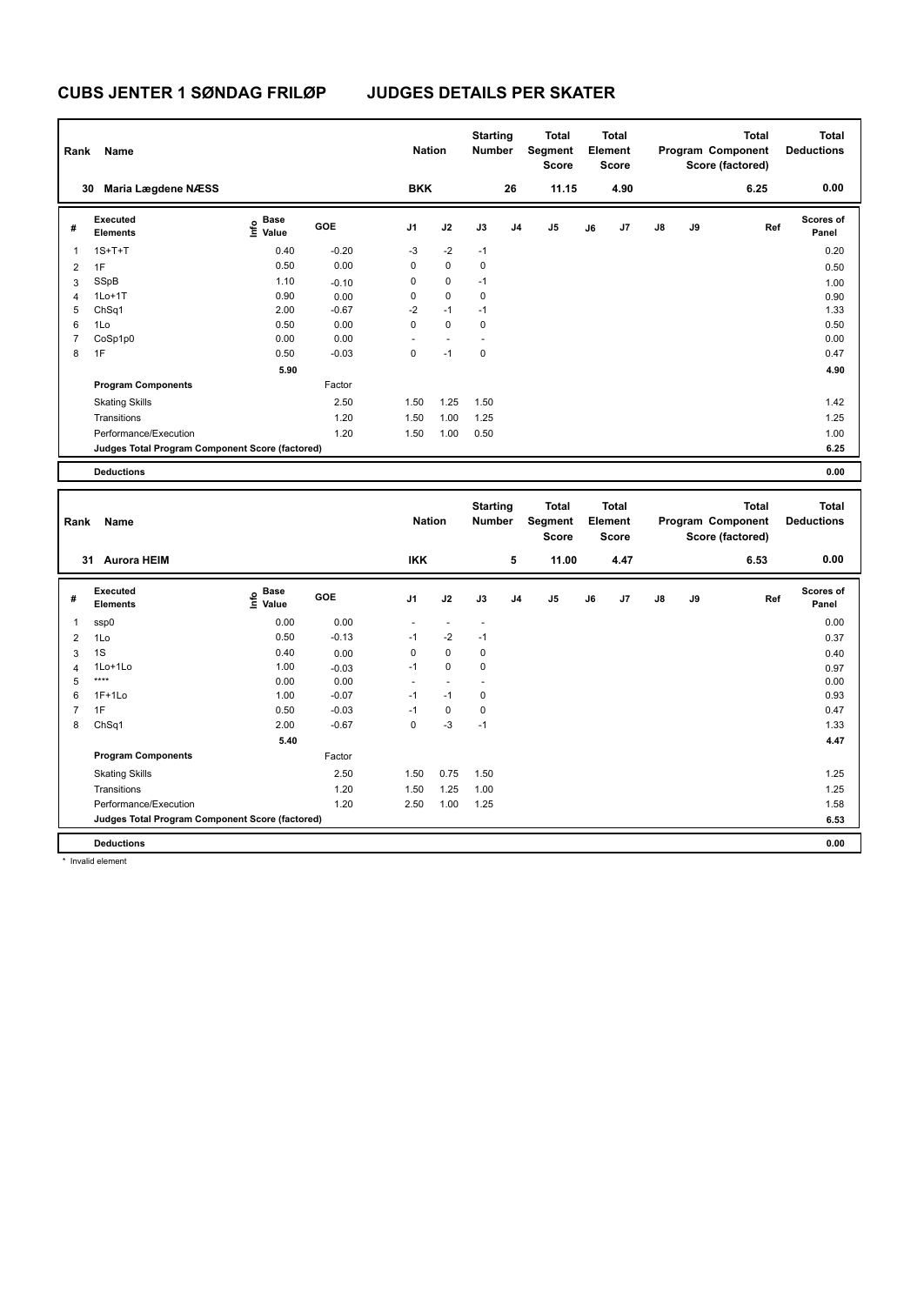| Rank           | Name                                            |   |                           |         | <b>Nation</b>  |             | <b>Starting</b><br><b>Number</b> |                | <b>Total</b><br>Segment<br><b>Score</b> |    | <b>Total</b><br>Element<br><b>Score</b> |               |    | <b>Total</b><br>Program Component<br>Score (factored) | <b>Total</b><br><b>Deductions</b> |
|----------------|-------------------------------------------------|---|---------------------------|---------|----------------|-------------|----------------------------------|----------------|-----------------------------------------|----|-----------------------------------------|---------------|----|-------------------------------------------------------|-----------------------------------|
|                | <b>Siri Louise BRAATHEN</b><br>32               |   |                           |         | <b>MKK</b>     |             |                                  | 12             | 10.97                                   |    | 5.77                                    |               |    | 5.20                                                  | 0.00                              |
| #              | Executed<br><b>Elements</b>                     |   | Base<br>o Base<br>⊆ Value | GOE     | J <sub>1</sub> | J2          | J3                               | J <sub>4</sub> | J <sub>5</sub>                          | J6 | J7                                      | $\mathsf{J}8$ | J9 | Ref                                                   | <b>Scores of</b><br>Panel         |
| $\mathbf{1}$   | 1Lo                                             |   | 0.50                      | 0.00    | 0              | $\mathbf 0$ | 0                                |                |                                         |    |                                         |               |    |                                                       | 0.50                              |
| $\overline{2}$ | $1S+1T$                                         |   | 0.80                      | 0.00    | 0              | 0           | 0                                |                |                                         |    |                                         |               |    |                                                       | 0.80                              |
| 3              | 1Lze                                            | e | 0.50                      | $-0.20$ | $-2$           | $-2$        | $-2$                             |                |                                         |    |                                         |               |    |                                                       | 0.30                              |
| 4              | <b>USpB</b>                                     |   | 1.00                      | $-0.20$ | 0              | $-1$        | $-1$                             |                |                                         |    |                                         |               |    |                                                       | 0.80                              |
| 5              | 1F+1T+1Lo                                       |   | 1.40                      | 0.00    | 0              | $\mathbf 0$ | 0                                |                |                                         |    |                                         |               |    |                                                       | 1.40                              |
| 6              | SSp0                                            |   | 0.00                      | 0.00    | ٠              |             |                                  |                |                                         |    |                                         |               |    |                                                       | 0.00                              |
| $\overline{7}$ | 1F                                              |   | 0.50                      | $-0.03$ | $-1$           | $\mathbf 0$ | 0                                |                |                                         |    |                                         |               |    |                                                       | 0.47                              |
| 8              | ChSq1                                           |   | 2.00                      | $-0.50$ | $-1$           | $-1$        | $-1$                             |                |                                         |    |                                         |               |    |                                                       | 1.50                              |
|                |                                                 |   | 6.70                      |         |                |             |                                  |                |                                         |    |                                         |               |    |                                                       | 5.77                              |
|                | <b>Program Components</b>                       |   |                           | Factor  |                |             |                                  |                |                                         |    |                                         |               |    |                                                       |                                   |
|                | <b>Skating Skills</b>                           |   |                           | 2.50    | 1.50           | 1.25        | 0.50                             |                |                                         |    |                                         |               |    |                                                       | 1.08                              |
|                | Transitions                                     |   |                           | 1.20    | 1.25           | 0.75        | 0.75                             |                |                                         |    |                                         |               |    |                                                       | 0.92                              |
|                | Performance/Execution                           |   |                           | 1.20    | 1.50           | 1.00        | 1.00                             |                |                                         |    |                                         |               |    |                                                       | 1.17                              |
|                | Judges Total Program Component Score (factored) |   |                           |         |                |             |                                  |                |                                         |    |                                         |               |    |                                                       | 5.20                              |
|                | <b>Deductions</b>                               |   |                           |         |                |             |                                  |                |                                         |    |                                         |               |    |                                                       | 0.00                              |

e Wrong edge

| Rank | Name                                            |                    |         | <b>Nation</b>  |             | <b>Starting</b><br><b>Number</b> |                | <b>Total</b><br>Segment<br><b>Score</b> |    | <b>Total</b><br>Element<br>Score |               |    | <b>Total</b><br>Program Component<br>Score (factored) | <b>Total</b><br><b>Deductions</b> |
|------|-------------------------------------------------|--------------------|---------|----------------|-------------|----------------------------------|----------------|-----------------------------------------|----|----------------------------------|---------------|----|-------------------------------------------------------|-----------------------------------|
|      | <b>Laura BARANAUSKA</b><br>33                   |                    |         | <b>BKK</b>     |             |                                  | 33             | 10.48                                   |    | 5.68                             |               |    | 4.80                                                  | 0.00                              |
| #    | Executed<br><b>Elements</b>                     | $\frac{e}{E}$ Base | GOE     | J <sub>1</sub> | J2          | J3                               | J <sub>4</sub> | J <sub>5</sub>                          | J6 | J7                               | $\mathsf{J}8$ | J9 | Ref                                                   | <b>Scores of</b><br>Panel         |
| 1    | 1F                                              | 0.50               | $-0.03$ | $-1$           | 0           | $\mathbf 0$                      |                |                                         |    |                                  |               |    |                                                       | 0.47                              |
| 2    | 1A                                              | 1.10               | $-0.33$ | $-2$           | $-2$        | $-1$                             |                |                                         |    |                                  |               |    |                                                       | 0.77                              |
| 3    | 1Lo+1T+1T                                       | 1.30               | $-0.03$ | $-1$           | 0           | 0                                |                |                                         |    |                                  |               |    |                                                       | 1.27                              |
| 4    | ssp0                                            | 0.00               | 0.00    |                |             |                                  |                |                                         |    |                                  |               |    |                                                       | 0.00                              |
| 5    | ChSq1                                           | 2.00               | $-1.00$ | $-2$           | $-2$        | $-2$                             |                |                                         |    |                                  |               |    |                                                       | 1.00                              |
| 6    | $1S+1L0$                                        | 0.90               | $-0.03$ | $-1$           | $\mathbf 0$ | 0                                |                |                                         |    |                                  |               |    |                                                       | 0.87                              |
| 7    | 1T                                              | 0.40               | 0.00    | $\Omega$       | $\mathbf 0$ | 0                                |                |                                         |    |                                  |               |    |                                                       | 0.40                              |
| 8    | <b>USpB</b>                                     | 1.00               | $-0.10$ | $-1$           | $\mathbf 0$ | 0                                |                |                                         |    |                                  |               |    |                                                       | 0.90                              |
|      |                                                 | 7.20               |         |                |             |                                  |                |                                         |    |                                  |               |    |                                                       | 5.68                              |
|      | <b>Program Components</b>                       |                    | Factor  |                |             |                                  |                |                                         |    |                                  |               |    |                                                       |                                   |
|      | <b>Skating Skills</b>                           |                    | 2.50    | 0.75           | 0.75        | 1.25                             |                |                                         |    |                                  |               |    |                                                       | 0.92                              |
|      | Transitions                                     |                    | 1.20    | 0.75           | 1.00        | 1.25                             |                |                                         |    |                                  |               |    |                                                       | 1.00                              |
|      | Performance/Execution                           |                    | 1.20    | 1.25           | 0.50        | 1.50                             |                |                                         |    |                                  |               |    |                                                       | 1.08                              |
|      | Judges Total Program Component Score (factored) |                    |         |                |             |                                  |                |                                         |    |                                  |               |    |                                                       | 4.80                              |
|      |                                                 |                    |         |                |             |                                  |                |                                         |    |                                  |               |    |                                                       |                                   |

**Deductions 0.00**

**Total Deductions Total Program Component Score (factored) Total Element Segment Score Total Score Starting Rank Name Nation Number # Executed Elements Base Value GOE J1 J2 J3 J4 J5 J6 J7 J8 J9 Scores of Panel** 1 0.80 0.00 0 0 0 **Ref**  1T+1T 0.80 **Info 34 Celine Edvardsen PERSILENGEN MKK 35 9.68 4.98 4.70 0.00** 2 1S 0.40 0.00 0 0 0 0.40 3 1Lo 0.50 -0.03 0 -1 0 0.47 4 USpB 1.00 -0.50 -1 -2 -2 0.50 5 1S+1T+1T 1.20 -0.03 -1 0 0 1.17 6 ChSq1 2.00 -0.83 -1 -2 -2 1.17 7 1Lo 0.50 -0.03 -1 0 0 0.47 8 ssp0 0.00 0.00 - - - 0.00  **6.40 4.98 Program Components**  Skating Skills 1.00 1.00 1.00 1.00 Factor 2.50 1.08 Transitions 1.20 1.00 0.75 0.50 0.75 Performance/Execution 0.92 0.92 1.20 1.25 1.00 0.50 0.92 **Deductions 0.00 Judges Total Program Component Score (factored) 4.70**